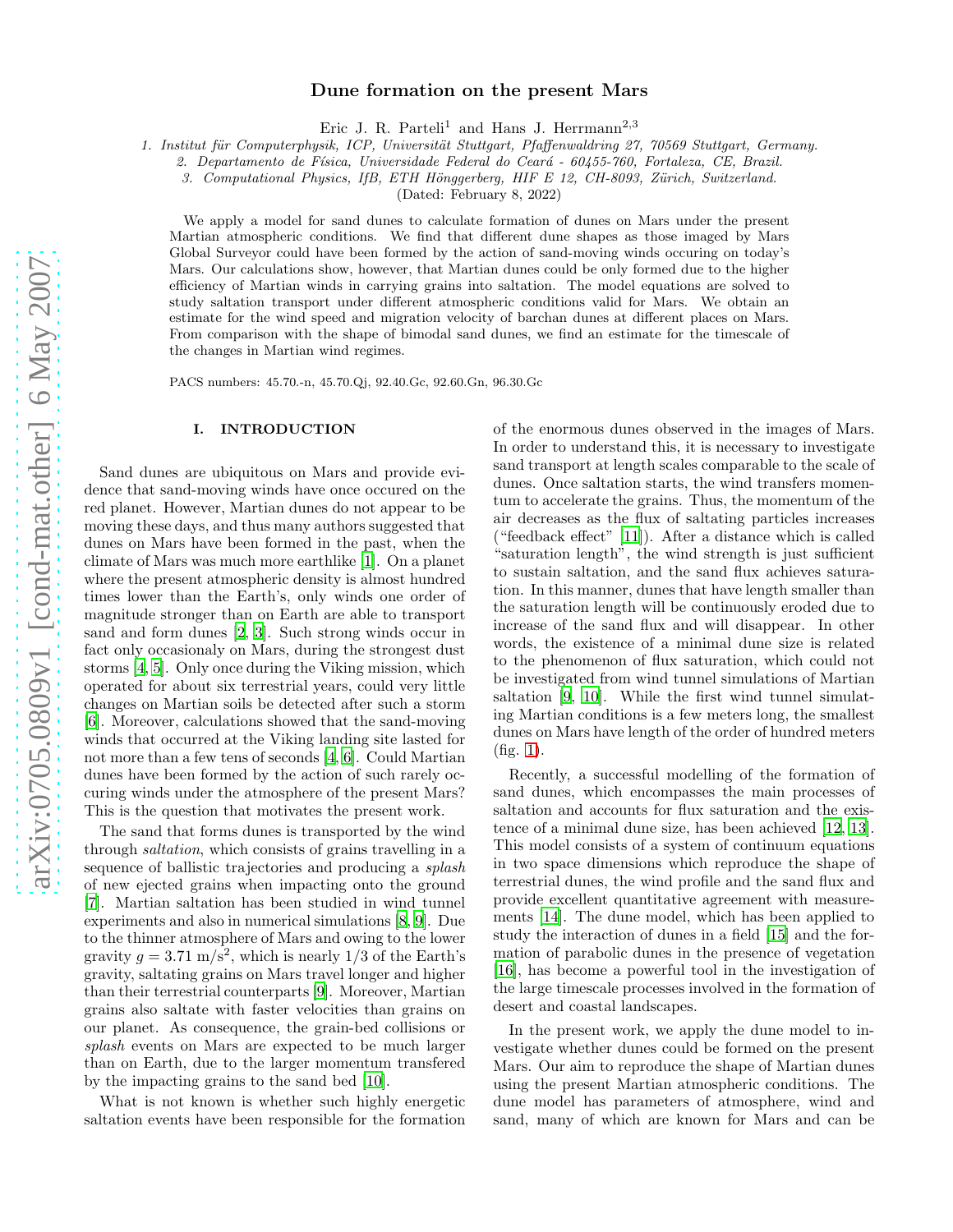

<span id="page-1-0"></span>FIG. 1: Mars Global Surveyor (MGS), Mars Orbiter Camera (MOC) images of sand dunes on Mars (courtesy of NASA/JPL/MSSS). From the left to the right: **a.** Barchan dunes at Arkhangelsky crater, near 41.0°S, 25.0° W; **b.** north polar dunes near 77.6°N, 103.6° W; bimodal sand dunes near c. 48.6°S, 25.5° W; d. 49.6°S, 352.9° W, and e. 76.4°N, 272.9°W.

therefore used to solve the model equations. While most of the quantities controlling saltation can be calculated from the atmospheric density  $\rho_{\text{fluid}}$ , gravity g, air viscosity  $\eta$  and from the grain diameter d, there is one unknown quantity, which is related to the intensity of the Martian splash and must be determined from simulations. Moreover, the wind velocity that formed Martian dunes is also a parameter: it must be estimated from comparison with the shape of the dunes.

This paper is organized as follows. In the next Section we describe the dune model. The main equations are presented, as well as the relations used to calculate the microscopic quantities governing saltation on Mars. In Section [III](#page-5-0) we calculate the average grain velocities, mean saltation height and sand flux on Mars from the known parameters, and the results are compared with wind tunnel predictions and with calculation results for saltation transport on Earth. Dunes on Mars are calculated in Section [IV.](#page-8-0) We begin with the simplest dune form, which is the barchan dune. First, we study the shape of the barchan dunes in the Arkhangelsky crater. We find an equation for the rate at which grains enter saltation, which can be used in the calculations of dunes under different atmospheric conditions. We then estimate the wind velocity on Mars and predict the migration velocity of Martian barchans. Next, we study the shape of Martian bimodal sand dunes and find an estimate for the timescale of changes in wind regimes on Mars. Conclusions are presented in Section [V.](#page-13-0)

# II. THE DUNE MODEL

The dune model combines an analytical description of the average turbulent wind velocity field above the dune with a continuum saltation model which allows for saturation transients in the sand flux. In the model,

avalanches on the slip face and flow separation at the dune lee are also taken into account. Here we give a brief presentation of the model and refer to Sauermann et al. [\[13\]](#page-15-3) and Schwämmle and Herrmann [\[17\]](#page-15-7) for the extensive derivation of the saltation transport equations.

## A. Wind

In the turbulent boundary layer, where sand transport takes place, the velocity of the wind  $u(z)$  increases logarithmically with height z above the flat ground:

$$
u(z) = \frac{u_*}{\kappa} \ln \frac{z}{z_0},\tag{1}
$$

where  $\kappa = 0.4$  is the von Kármán constant,  $u_*$  is the wind shear velocity, which is used to define the shear stress  $\tau = \rho_{\text{fluid}} u_*^2$ , and  $z_0$  is the aerodynamic roughness.  $u_*$ and  $z_0$  are two independent variables that can be determined from measurements of the wind velocity at different heights, as done for instance in the Mars Pathfinder Lander Wind Sock Experiment [\[18\]](#page-15-8). The aerodynamic roughness  $z_0$  is larger than the surface roughness of the undisturbed sand bed,  $z_0^{\text{sand}}$ , which is of the order of a few tens of microns and is due to the microscopic fluctuations of the sand bed when the grains are at rest [\[7\]](#page-14-6). A value of  $z_0$  close to 1.0 mm has been often reported from measurements of terrestrial saltation on a sand bed [\[19\]](#page-15-9), while on Mars  $z_0$  is larger, around 1.0 cm [\[18](#page-15-8)].

A dune or a smooth hill introduces a perturbation in the shear stress whose Fourier-transformed components are calculated using the algorithm of Weng et al. [\[20\]](#page-15-10):

<span id="page-1-1"></span>
$$
\tilde{\tau}_x = \frac{2h(k_x, k_y)k_x^2}{|k|U^2(l)} \left[ 1 + \frac{2\ln(\mathcal{L}|k_x|) + 4\epsilon + 1 + i\operatorname{sign}(k_x)\pi}{\ln(l/z_0)} \right]
$$
\n(2)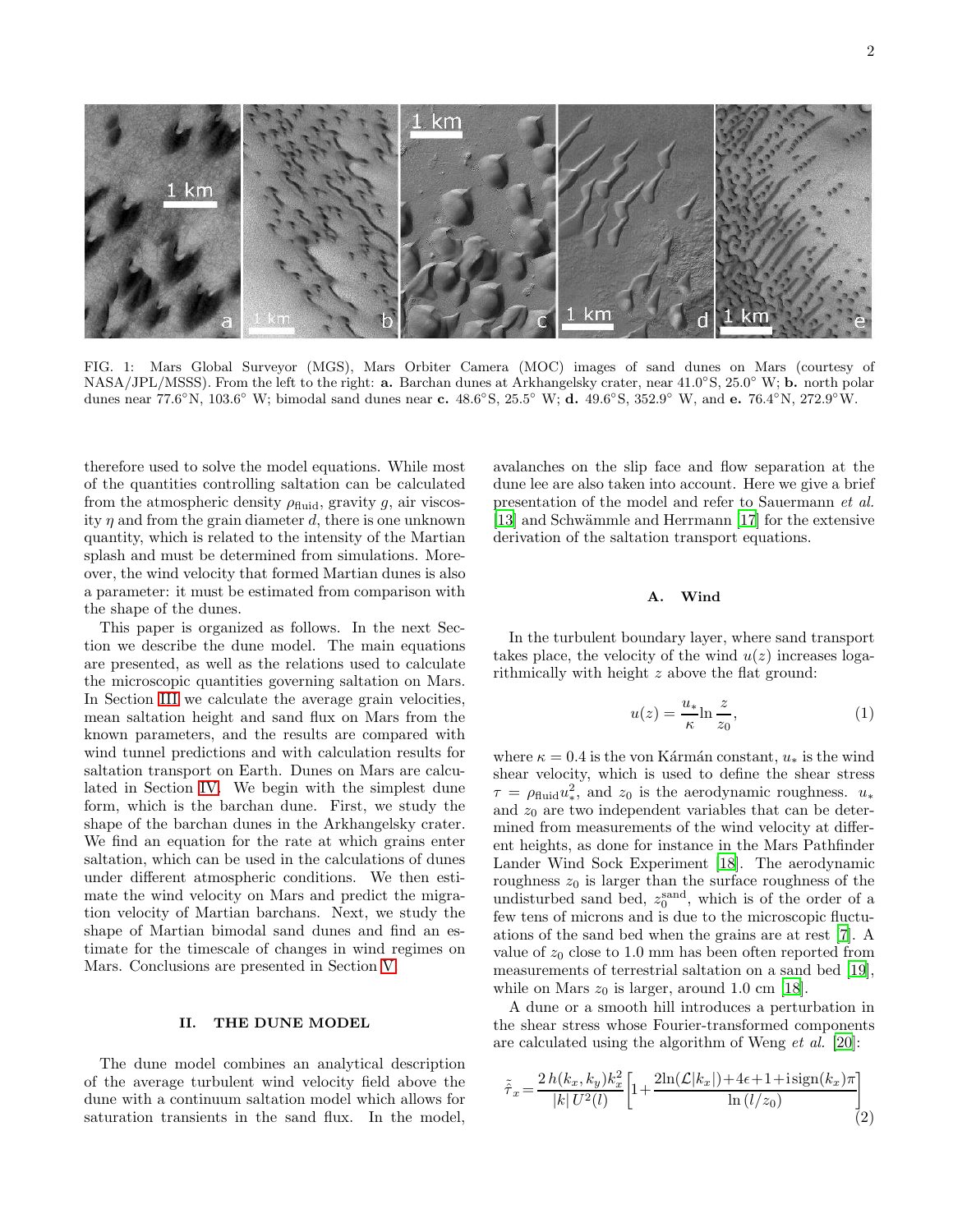and

<span id="page-2-5"></span>
$$
\tilde{\hat{\tau}}_y = \frac{2\,h(k_x, k_y)k_x k_y}{|k| \, U^2(l)},\tag{3}
$$

where the coordinate axes  $x$  and  $y$  are parallel, respectively, perpendicular to the wind direction,  $k_x$  and  $k_y$ are wave numbers,  $|k| = \sqrt{k_x^2 + k_y^2}$  and  $\epsilon = 0.577216$ (Euler's constant).  $\mathcal L$  is the horizontal distance between the position of maximum height,  $H_{\text{max}}$ , and the position of the windward side where the height is  $H_{\text{max}}/2$  [\[20\]](#page-15-10).  $U(l) = u(l)/u(h_m)$  is the undisturbed wind velocity at height  $l = 2\kappa^2 \mathcal{L} / \ln l / z_0$  normalized by the velocity at the reference height  $h_m = \mathcal{L}/\sqrt{\log \mathcal{L}/z_0}$ , which separates the middle and upper flow layers [\[20\]](#page-15-10). The shear stress in the direction  $i$   $(i = x, y)$  is then given by  $\vec{\tau}_i = \hat{i}[\tau_0(1 + \hat{\tau}_i)],$ where  $\tau_0$  is the undisturbed shear stress over the flat ground.

Sand transport occurs if  $u_*$  exceeds a threshold velocity for entrainment,  $u_{\text{*ft}}$ , which depends on d, g,  $\rho_{\text{fluid}}$ , on the grain density  $\rho_{\text{grain}}$  and also on the packing of the grains [\[21](#page-15-11)]. Indeed, the wind velocity may even decrease to values lower than  $u_{\text{*ft}}$ , and still saltation can be sustained, once initiated. This is because the splash is the most important mechanism of sand entrainment during saltation [\[7\]](#page-14-6). The wind strength, however, cannot be lower than the impact threshold velocity  $u_{\ast t}$ , which defines the threshold shear stress  $\tau_t = \rho_{\text{fluid}} u_{\text{at}}^2$  and is around 80% of  $u_{\text{*ft}}$ . Saltation ceases if  $u_* < u_{\text{*t}}$ , and therefore the impact threshold velocity is the essential threshold velocity for aeolian sand transport.

### B. Continuum saltation model

The wind shear velocity computed above is used to calculate the sand flux with the model derived in Sauermann et al. [\[13\]](#page-15-3). The fundamental idea of the model is to consider the bed-load as a thin fluid-like granular layer on top of an immobile sand bed.

The sand bed represents an open system which can exchange grains with the moving saltation layer, for which the erosion rate  $\Gamma(x, y)$  at any position  $(x, y)$  represents a source term. Mass conservation yields that the local change in the flux balances the erosion rate:

<span id="page-2-2"></span>
$$
\vec{\nabla}\cdot(\rho\vec{v}) = \Gamma(x, y),\tag{4}
$$

where  $\rho(x, y)$  is the density of grains in the saltation layer, and  $\vec{v}(x, y)$  is the average local velocity of the saltating grains, whereas stationary condition has been assumed  $(\partial/\partial t = 0)$  since the time scale of the surface evolution is several orders of magnitude larger than the typical values of transient time of the saltation flux. The erosion rate is the difference between the vertical flux of ejected grains and the vertical flux  $\phi$  of grains impacting onto the bed:

<span id="page-2-1"></span>
$$
\Gamma = \phi(n-1),\tag{5}
$$

where  $n$  is the average number of splashed grains. The vertical flux  $\phi$  is defined as  $\phi = \rho |\vec{v}|/\ell$ , where  $\ell$  is the average saltation length. Due to the multiplicative process inherent in the splash events, the number of saltating grains first increases exponentially. However, the "feedback effect" leads to a decrease of the momentum of the air as the population of grains increases. At saturation, the air shear stress  $\tau_a$  decreases to the threshold  $\tau_t$ , while the flux of grains increases to its maximum value. The number of ejecta compensates the number of impacting grains:  $n = 1$  at saturation. In this manner, we write n as a function  $n(\tau_a/\tau_t)$  with  $n(1) = 1$ . Expansion of n into a Taylor series up to the first order term at the threshold yields

<span id="page-2-0"></span>
$$
n = 1 + \tilde{\gamma} \left( \frac{\tau_{\rm a}}{\tau_{\rm t}} - 1 \right), \tag{6}
$$

where  $\tilde{\gamma} = d\eta/d(\tau_a/\tau_t)$ , the *entrainment rate* of grains into saltation, determines how fast the system reaches saturation [\[13\]](#page-15-3). Inserting eq. [\(6\)](#page-2-0) into eq. [\(5\)](#page-2-1), and substituting this into eq. [\(4\)](#page-2-2), we obtain a differential equation for the sand flux.

However, the air shear stress  $\tau_a$  within the saltation layer is written as  $\tau_a = \tau - \tau_g$ , where  $\tau_g$  is the contribution of the grains to the total shear stress at the ground [\[13\]](#page-15-3). The "grain born" shear stress is calculated as  $\tau_{\rm g} = \phi \Delta v_{\rm hor} = \rho |\vec{v}| \Delta v_{\rm hor}/\ell$ , where  $\Delta v_{\rm hor} = v_{\rm hor}^{\rm imp} - v_{\rm hor}^{\rm eje}$ gives the difference between the horizontal velocities (in the direction of the flow) of the grains at the moment of impact,  $v_{\text{hor}}^{\text{imp}}$ , and at the moment of ejection,  $v_{\text{hor}}^{\text{eje}}$ . The equation of mass conservation can be written, then, in the following manner:

<span id="page-2-4"></span>
$$
\vec{\nabla} \cdot (\rho \vec{v}) = \frac{\rho |\vec{v}|}{\ell} \tilde{\gamma} \frac{\tau - \tau_t}{\tau_t} \left( 1 - \rho |\vec{v}| \frac{\Delta v_{\text{hor}}/\ell}{\tau - \tau_t} \right). \tag{7}
$$

On the other hand, the mean saltation length  $\ell$  is defined in terms of the grain velocity  $|\vec{v}|$  and of the initial vertical velocity,  $v_z^{\text{eje}}$  [\[13](#page-15-3)]:  $\ell = v_z^{\text{eje}}(2|\vec{v}|/g)$ , where  $v_z^{\text{eje}}$  is related to the gain in horizontal velocity of the grains,  $\Delta v_{\text{hor}}$ , through an effective restitution coefficient for the grainbed interaction,  $\alpha$  [\[13\]](#page-15-3), which is defined as

<span id="page-2-6"></span>
$$
\alpha = \frac{v_z^{\text{eje}}}{\Delta v_{\text{hor}}} = \frac{v_z^{\text{eje}}}{v_{\text{hor}}^{\text{imp}} - v_{\text{hor}}^{\text{eje}}}.
$$
(8)

In this manner, the mean saltation length is written as

<span id="page-2-3"></span>
$$
\ell = v_z^{\text{eje}} \frac{2|\vec{v}|}{g} = \frac{\alpha}{\Delta v_{\text{hor}}} \frac{2|\vec{v}|}{g} = \frac{1}{r} \left[ \frac{2|\vec{v}|^2 \alpha}{g} \right],\tag{9}
$$

where

<span id="page-2-7"></span>
$$
r = \frac{|\vec{v}|}{\Delta v_{\text{hor}}} \tag{10}
$$

is the constant of proportionality between the average grain velocity  $|\vec{v}|$  and the difference between impact and ejection velocity of the grains,  $\Delta v_{\text{hor}}$ .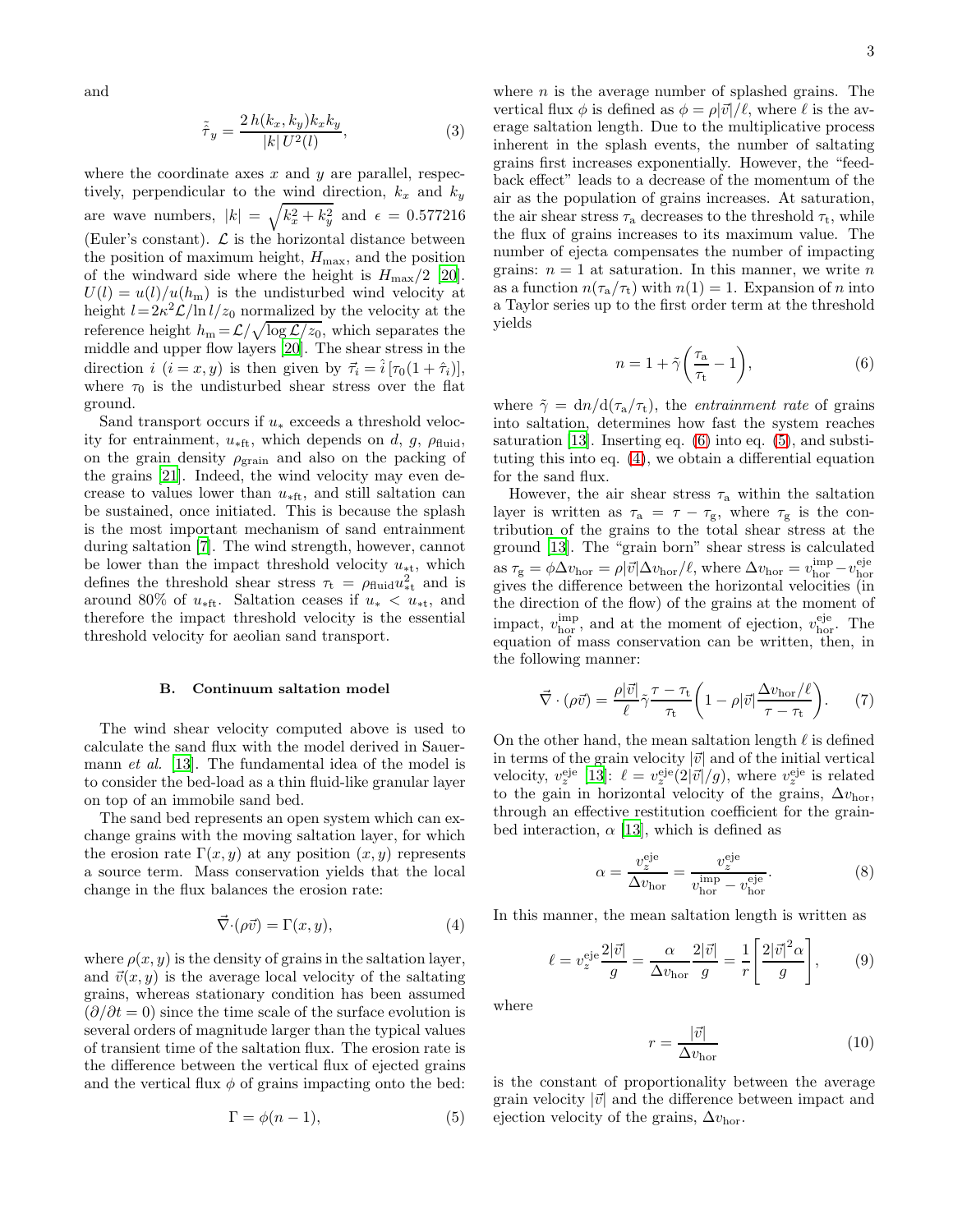The velocity of the saltating grains,  $\vec{v}$ , is determined from the balance between three forces: (i) the drag force acting on the grains; (ii) the bed friction which yields the loss of momentum when the grains impact onto the ground, and (iii) the downhill force, which acts on the saltation layer in the presence of bed slopes. To calculate the grain velocity, we need to take into account the modification of the air flow due to the presence of the saltating grains. However, the model equations do not account for the complex velocity distribution within the saltation layer. Instead, a reference height  $z_1$  is taken, between the ground at the roughness height  $z_0^{\text{sand}}$  and the mean saltation height  $z_m$ , at which the "effective" wind velocity,  $\vec{u}_{\text{eff}}$ , is calculated [\[13\]](#page-15-3).

Finally, a useful approximation is employed, which simplifies the equations in significant manner and leads to only a negligible error [\[13](#page-15-3)]. In the model, the velocity  $\vec{u}_{\text{eff}}$  is calculated in the steady state, i.e. it is the reduced wind velocity within the saltation layer at saturation. In geomorphological applications, the sand flux is nearly everywhere saturated, with exception of those places where external variables change discontinuously, as for instance at a flow-separation, which occurs at the dune brink, or at a phase boundary bedrock/sand which occurs at the windward foot of a barchan dune. Therefore, we can replace the density  $\rho$  which appears in the expression for the grain born shear stress  $\tau_{\rm g}$  with the saturated density  $\rho_{\rm s} = (\tau - \tau_{\rm t}) \ell / \Delta v_{\rm hor}$  [\[13\]](#page-15-3). The following expression is obtained, in this manner, for  $\vec{u}_{\text{eff}}$ :

<span id="page-3-0"></span>
$$
\vec{u}_{\text{eff}} = \frac{u_{*t}}{\kappa} \left\{ \ln \frac{z_1}{z_0^{\text{sand}}} + 2 \left[ \sqrt{1 + \frac{z_1}{z_m} \left( \frac{u_*^2}{u_{*t}^2} - 1 \right)} - 1 \right] \right\} \frac{\vec{u}_*}{|\vec{u}_*|}
$$
(11)

The grain velocity,  $\vec{v}$ , is, next, calculated numerically from the equation [\[13](#page-15-3)]:

<span id="page-3-1"></span>
$$
\frac{3}{4} \frac{\rho_{\text{fluid}}}{\rho_{\text{grain}}} \frac{C_{\text{d}}}{d} (\vec{u}_{\text{eff}} - \vec{v}) |\vec{u}_{\text{eff}} - \vec{v}| - \frac{g\vec{v}}{2\alpha |\vec{v}|} - g\vec{\nabla}h = 0, (12)
$$

where  $C_d$  is the drag coefficient, and  $\vec{u}_{\text{eff}}$  is calculated with eq.  $(11)$ . In this manner, the grain velocity obtained from eq. [\(12\)](#page-3-1) is in fact the average grain velocity at the steady state,  $\vec{v}_s$ , since  $\vec{u}_{\text{eff}}$  is the reduced wind velocity after flux saturation has been achieved [\[13\]](#page-15-3). Moreover, the mean saltation length (eq. [\(9\)](#page-2-3)) is also computed using  $|\vec{v}| = |\vec{v}_{s}|$  in the stationary condition where the sand flux is in equilibrium. The average grain velocity  $\vec{v}_s$  can be now substituted into eq. [\(7\)](#page-2-4), which is then written in terms of the *sand flux* 

$$
\vec{q} = \rho \vec{v}_{\rm s},\tag{13}
$$

and the *saturated sand flux*  $q_s = \rho_s |\vec{v}_s|$ , or

<span id="page-3-4"></span>
$$
q_{\rm s} = \frac{2\alpha |\vec{v}_{\rm s}|}{g} (\tau - \tau_{\rm t}) = \frac{2\alpha |\vec{v}_{\rm s}|}{g} u_{\rm *t}^2 \left[ (u_{\rm *}/u_{\rm *t})^2 - 1 \right]. \tag{14}
$$

The resulting equation for the sand flux is a differential equation that contains the saturated flux  $q_s$  at the steady state,

<span id="page-3-2"></span>
$$
\vec{\nabla} \cdot \vec{q} = \frac{1}{\ell_{\rm s}} |\vec{q}| \left( 1 - \frac{|\vec{q}|}{q_{\rm s}} \right),\tag{15}
$$

where  $\ell_s = [\ell/\tilde{\gamma}]\tau_t/(\tau - \tau_t)$  is the *saturation length*, which contains the information of the saturation transient of the sand flux. Using eq. [\(9\)](#page-2-3),  $\ell_s$  may be written as

<span id="page-3-3"></span>
$$
\ell_{\rm s} = \frac{1}{\tilde{\gamma}} \left[ \frac{\ell}{(u_*/u_{\rm st})^2 - 1} \right] = \frac{1}{\gamma} \left[ \frac{2|\vec{v}_{\rm s}|^2 \alpha/g}{(u_*/u_{\rm st})^2 - 1} \right], \quad (16)
$$

where we defined

.

<span id="page-3-6"></span>
$$
\gamma = r\tilde{\gamma} = \frac{|\vec{v}_{\rm s}|}{\Delta v_{\rm hor}} \left[ \frac{\mathrm{d}n}{\mathrm{d}(\tau_{\rm a}/\tau_{\rm t})} \right]. \tag{17}
$$

## C. Surface evolution

The change in the surface is computed using the flux calculated with eq. [\(15\)](#page-3-2). The surface is eroded wherever the sand flux increases in the direction of wind flow, and sand deposition takes place if the flux decreases. The time evolution of the topography  $h(x, y, t)$  is given by the mass conservation equation:

<span id="page-3-5"></span>
$$
\frac{\partial h}{\partial t} = -\frac{1}{\rho_{\text{sand}}}\vec{\nabla} \cdot \vec{q},\tag{18}
$$

where  $\rho_{\text{sand}} = 0.62 \rho_{\text{grain}}$  is the mean density of the immobile sand which constitutes the sand bed [\[13\]](#page-15-3). If sand deposition leads to slopes that locally exceed the angle of repose  $\theta_r \approx 34^\circ$ , the unstable surface relaxes through avalanches in the direction of the steepest descent. Avalanches are assumed to be instantaneous since their time scale is negligible in comparison with the time scale of the dune motion. At the brink of the dune, which represents a sharp edge, there occurs flow separation. In the model, the separation streamlines are introduced at the dune lee as described in details in Kroy et al. [\[12\]](#page-15-2). Each streamline is fitted by a third order polynomial connecting the brink with the ground at the reattachment point [\[12\]](#page-15-2), and defining the "separation bubble", in which the wind and the flux are set to zero.

The dune model can be sketched as follows:

- 1. the shear stress over the surface is calculated with the algorithm of Weng *et al.* [\[20](#page-15-10)], using eqs. [\(2\)](#page-1-1) and [\(3\)](#page-2-5);
- 2. from the shear stress, the sand flux is calculated using eq. [\(15\)](#page-3-2), where the saturation length  $\ell_s$  and the saturated sand flux  $q_s$  are calculated from expressions [\(16\)](#page-3-3) and [\(14\)](#page-3-4), respectively;
- 3. the change in the surface height is computed from mass conservation (eq. [\(18\)](#page-3-5)) using the calculated sand flux; and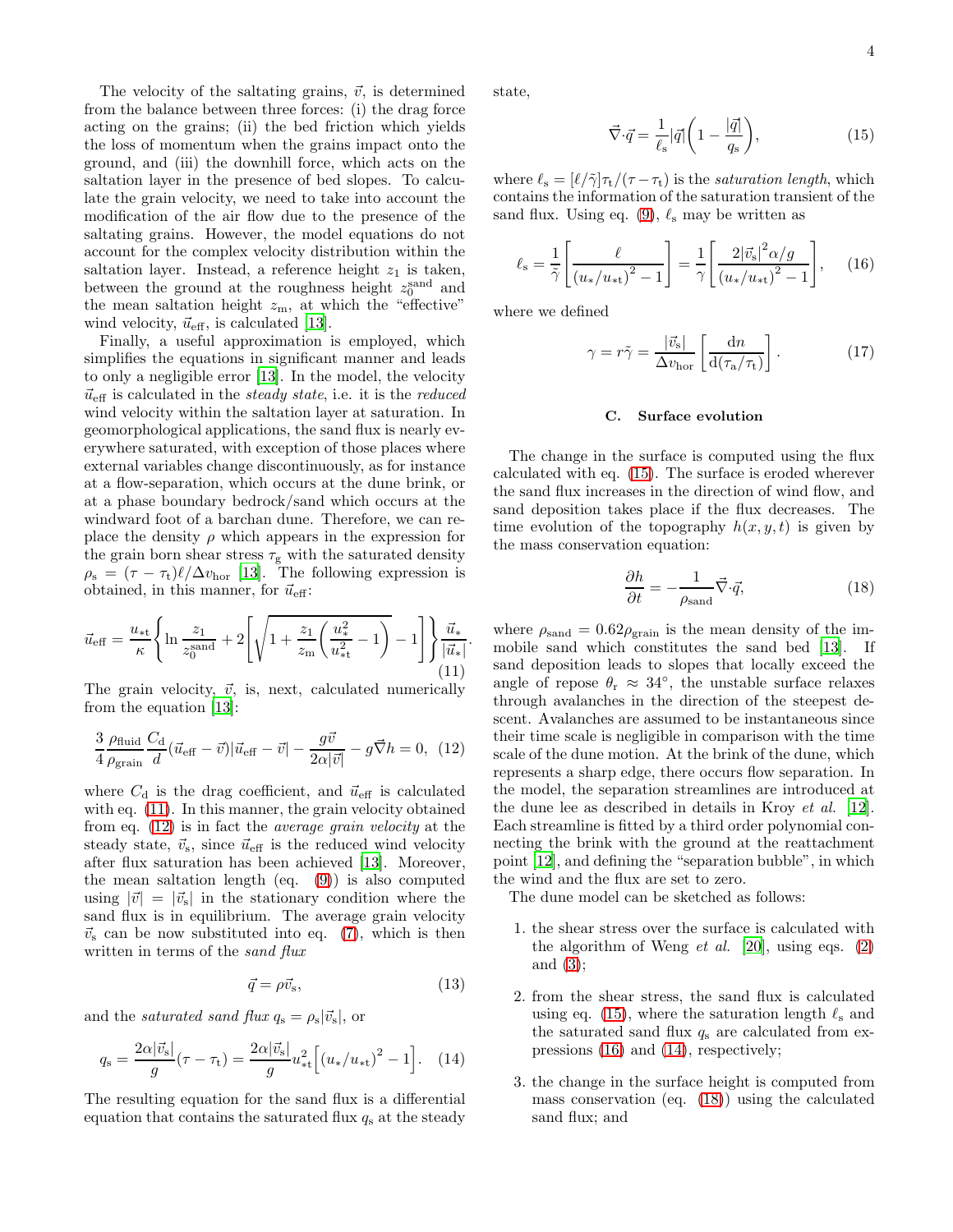4. avalanches occur wherever the inclination exceeds 34◦ , then the slip face is formed and the separation streamlines are introduced as described in Kroy et al. [\[12\]](#page-15-2).

Calculations are performed using open boundaries with a constant influx of sand,  $q_{\text{in}}$ , at the inlet. The influx is interpreted as the average interdune flux in a dune field, which is typically between 10 and 40% of the maximum flux  $q_s$  [\[22\]](#page-15-12), and is considered, for simplicity, homogeneous along the y axis (perpendicular to sand transport). The model is evaluated by performing steps 1) through 4) computationally in a cyclic manner.

## D. Model parameters

The following quantities are needed in order to solve the model equations: the atmospheric density  $\rho_{\text{fluid}}$ , gravity g, grain diameter d and density  $\rho_{\text{grain}}$ , whose values are found in the literature and are discussed in the next Section; the impact threshold velocity for saltation,  $u_{\ast t}$ , and the drag coefficient  $C_d$ ; the effective restitution coefficient  $\alpha$  and the heights  $z_{\rm m}$ ,  $z_1$  and  $z_0^{\rm sand}$ ;  $\gamma$  (eq. [\(17\)](#page-3-6)) and the wind shear velocity  $u_*$ .

The *impact threshold velocity*  $u_{*t}$  is about 80% of the threshold for a<br>eolian entrainment,  $u_{\ast \text{ft}}$  [\[7\]](#page-14-6), which in turn is calculated as in Iversen and White [\[3\]](#page-14-2). This leads to the following equation for  $u_{\ast t}$ :

<span id="page-4-1"></span>
$$
u_{\ast \mathrm{t}} = 0.8 \, A \sqrt{\frac{(\rho_{\mathrm{grain}} - \rho_{\mathrm{fluid}})gd}{\rho_{\mathrm{fluid}}}},\tag{19}
$$

where A is called the Shields parameter, which depends on the shape and sorting of the grains and on the angle of internal friction [\[21\]](#page-15-11). The Shields parameter is calculated as in Iversen and White [\[3](#page-14-2)]:

$$
A = 0.129 \left[ \frac{\left(1 + 6.0 \times 10^{-7} / \rho_{\text{grain}} g d^{2.5}\right)^{0.5}}{\left(1.928 \text{Re}_{\text{eff}}^{0.092} - 1\right)^{0.5}} \right]
$$
(20)

for  $0.03 \leq \text{Re}_{\ast \text{ft}} \leq 10$  and

$$
A = 0.129(1 + 6.0 \times 10^{-7} / \rho_{\text{grain}} g d^{2.5})^{0.5}
$$

$$
\cdot \{1 - 0.0858 \exp[-0.0617(\text{Re}_{*ft} - 10)]\} \quad (21)
$$

for  $Re_{*ft} \geq 10$ , where  $Re_{*ft}$  is the friction Reynolds number Re<sub>∗ft</sub>  $\equiv u_{\ast \text{ft}} d/\nu$ , and the constant  $6.0 \times 10^{-7}$  has units of kg·m<sup>0.5</sup>  $s^{-2}$ , while all other numbers are dimensionless. The kinematic viscosity  $\nu$  is defined as  $\eta/\rho_{\text{fluid}}$ , where  $\eta$ is the dynamic viscosity. We notice that in contrast to  $\nu$ ,  $\eta$  depends only on the atmospheric temperature and composition.

The *drag coefficient*  $C_d$  is a function of the Reynolds number Re. Jiménez and Madsen [\[23](#page-15-13)] calculated the drag coefficient  $C_d$  of a particle falling with settling velocity  $v<sub>f</sub>$  from the balance between the gravitational force and the drag resistance of the fluid. To adapt the formula of

Jiménez and Madsen  $[23]$  — which is valid for Re within the range  $0.2 < Re < 127$  — to grain saltation, we consider the balance between the fluid drag on the grains in the saltation layer and the bed friction that compensates the grain-born shear stress at the surface. This leads to the following equation [\[23,](#page-15-13) [24\]](#page-15-14):

<span id="page-4-2"></span>
$$
C_{\rm d} = \frac{4}{3} \left( A_{\rm d} + \frac{B_{\rm d}}{S} \right)^2, \tag{22}
$$

where

<span id="page-4-0"></span>
$$
S = \frac{d}{4\nu} \sqrt{\frac{1}{2\alpha} \left[ \frac{(\rho_{\text{grain}} - \rho_{\text{fluid}})gd}{\rho_{\text{fluid}}} \right]}
$$
(23)

is called the fluid-sediment parameter and  $A_d$  and  $B_d$  are constants that contain information about the sediment shape factor and roundness. In this manner, the drag coefficient for saltating particles is the same as in Jiménez and Madsen [\[23\]](#page-15-13) but with the quantity  $S$  (eq. [\(23\)](#page-4-0)) corrected by a factor  $1/\sqrt{2\alpha}$ . Furthermore, Jiménez and Madsen [\[23\]](#page-15-13) suggested to use  $A_d = 0.95$  and  $B_d = 5.12$ for typical applications when particle's shape and roundness are not known.

The parameters  $\alpha$ ,  $z_m$  and  $z_1$  are computed using the equations obtained by Durán and Herrmann [\[24\]](#page-15-14). These equations have been obtained from comparison with wind tunnel data of Rasmussen et al. [\[25](#page-15-15)] and Iversen and Rasmussen [\[26\]](#page-15-16), and allow to calculate the model parameters for saltation in different physical environments. Here we just display the equations and refer to the original reference [\[24\]](#page-15-14) for detailed explanation.

The equations for the model parameters are scaling relations that incorporate the timescale

$$
t_{\nu} \equiv \left(\nu/g^2\right)^{1/3} \tag{24}
$$

and the lengthscale

$$
\ell_{\nu} \equiv \left[ \frac{\nu^2 \rho_{\text{fluid}}}{A^2 g(\rho_{\text{grain}} - \rho_{\text{fluid}})} \right]^{1/3}.
$$
 (25)

The reference height  $z_1$ , at which the effective wind velocity  $u_{\text{eff}}$  is calculated, is given by the equation

<span id="page-4-3"></span>
$$
z_1 = 35\ell_\nu. \tag{26}
$$

The height  $z_1$  is between the mean saltation height

<span id="page-4-5"></span>
$$
z_{\rm m} = 14u_{\ast \rm t}t_{\nu},\tag{27}
$$

and the surface roughness

<span id="page-4-6"></span>
$$
z_0^{\text{sand}} = d/20. \tag{28}
$$

The last equation gives intermediate values between  $d/30$  $[7]$  and  $d/8$   $[27]$ . Finally, the effective restitution coefficient  $\alpha$  (eq. [\(8\)](#page-2-6)) is simply calculated with the formula [\[24\]](#page-15-14)

<span id="page-4-4"></span>
$$
\alpha = 0.17d/\ell_{\nu}.\tag{29}
$$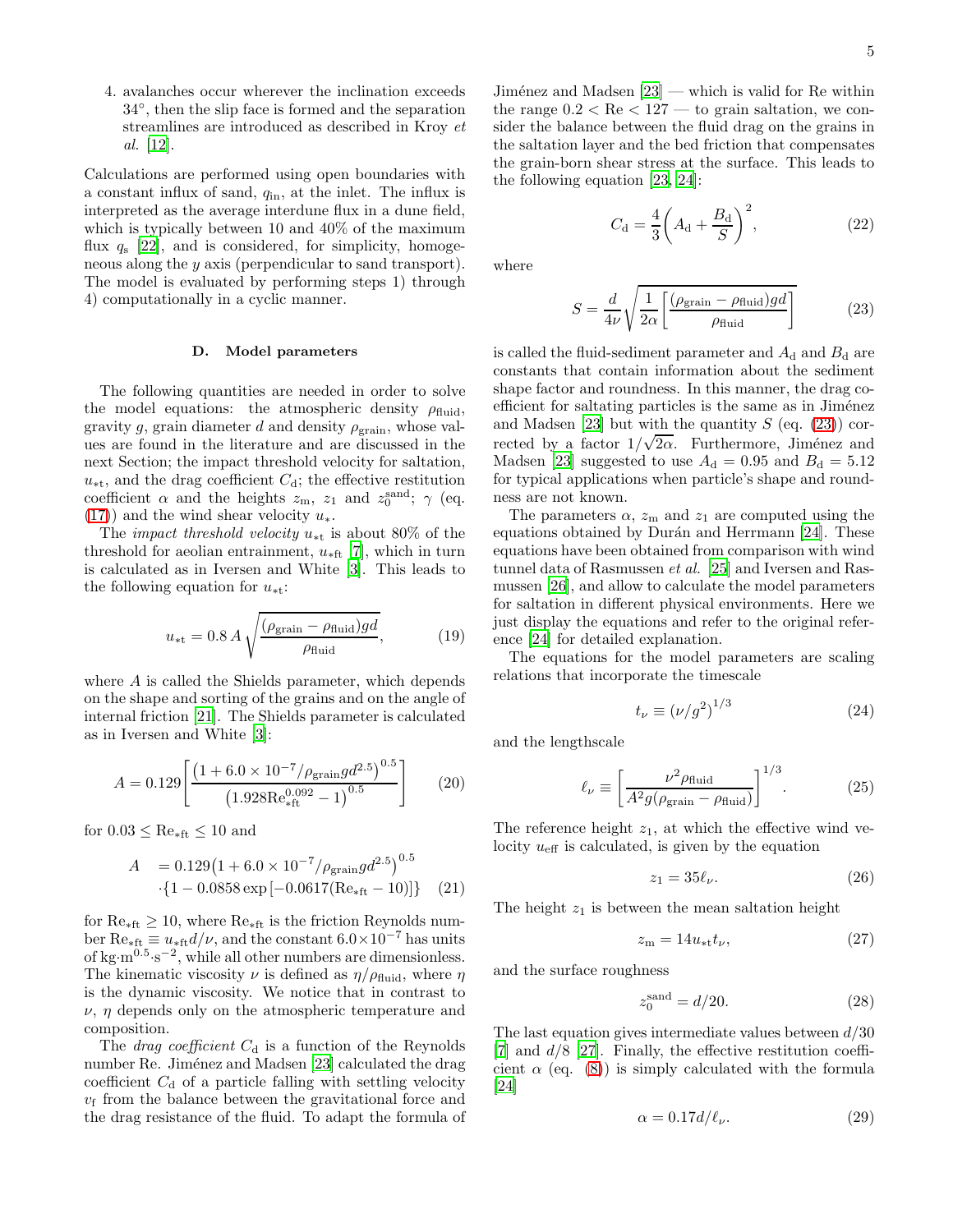$Summary$  — With the equations presented in this Section, the model parameters can be calculated from the following quantities:  $\rho_{\text{fluid}}$ , g, d,  $\rho_{\text{grain}}$ , and from the viscosity  $\eta$ . Thus, these quantities are, together with  $\gamma$  (eq.  $(17)$ ) and with the shear velocity  $u_*$ , the only parameters of the model. The threshold velocity  $u_{\ast t}$  is obtained with eq. [\(19\)](#page-4-1), the drag coefficient  $C_d$  is given by eq. [\(22\)](#page-4-2), while eqs.  $(26) - (29)$  $(26) - (29)$  are used to obtain  $z_1$ ,  $z_m$ ,  $z_0^{\text{sand}}$ and  $\alpha$ .

## <span id="page-5-0"></span>III. SALTATION TRANSPORT ON MARS

Since the quantities governing saltation are functions of the atmospheric conditions, we expect saltation to be different depending on the location on Mars. The reason is that the average atmospheric pressure and temperature may vary within an extremely wide range compared to the terrestrial case. In this Section, we estimate the average trajectories of saltating grains and the sand flux under different atmospheric conditions on Mars. The results presented in this Section are then used in the next Sections, to calculate formation of dunes on Mars.

### A. Martian atmosphere

The Mars Global Surveyor Radio Science (MGSRS) Team has provided valuable atmospheric data of Mars [\[28\]](#page-15-18). In particular, the temperature  $T$  and the pressure P near the surface have been systematically measured in many locations of Mars. We use the ideal gas equation to calculate the local atmospheric density,  $\rho_{\text{fluid}}$ , from the MGSRS pressure and temperature data. An atmosphere of  $100\%$  CO<sub>2</sub> is considered. Furthermore, the dynamic viscosity  $\eta$  of the Martian atmosphere is a function of the temperature  $T$ , and is calculated using the Sutherland's formula [\[29](#page-15-19)]:

<span id="page-5-2"></span>
$$
\eta = \eta_0 \left[ \frac{T_0 + C}{T + C} \right] (T/T_0)^{3/2},\tag{30}
$$

where for  $CO_2$  we have  $\eta_0 = 1.48 \cdot 10^{-5}$  kg/m·s,  $C = 240$ ,  $T_0 = 293.15 \text{ K } [29]$  $T_0 = 293.15 \text{ K } [29]$  $T_0 = 293.15 \text{ K } [29]$ . Finally, the kinematic viscosity  $\nu$  is calculated with the equation  $\nu = \eta/\rho_{\text{fluid}}$ .

#### B. Particle size of Martian dunes

Edgett and Christensen [\[30\]](#page-15-20) have used thermal inertia data to obtain the grain diameter of dunes in intra-crater fields of dark dunes on Mars. They found that the average grain diameter of Martian dunes is  $d = 500 \pm 100$  $\mu$ m, which is coarser than the mean diameter of terrestrial dune grains, 250  $\mu$ m [\[19\]](#page-15-9). The value of mean grain diameter  $d = 500 \ \mu \text{m}$  as measured by Edgett and Christensen [\[30\]](#page-15-20) for dunes on Mars is used in the calculations of the present work, while  $d = 250 \mu m$  is considered

for terrestrial dunes. Furthermore, we take the density  $\rho_{\text{grain}} = 3200$  and  $2650 \text{ kg/m}^3$  for Martian [\[31\]](#page-15-21) and terrestrial [\[7\]](#page-14-6) grains, respectively.

Why is the sand of Martian dunes coarser than the sand of Earth's dunes? There is a critical value of the diameter d, below which the particle remains suspended in the atmosphere. The critical diameter depends on the vertical fluctuating component of the wind velocity  $u'$ [\[32\]](#page-15-22). If the standard deviation of  $u'$ , which scales with the wind friction speed, is larger than the settling velocity of the grain,  $v_f$ , then the particle will remain suspended. The falling velocity  $v_f$  is obtained from the equilibrium between the gravitational force and the fluid drag [\[23\]](#page-15-13). Particles for which the ratio  $v_f/u_{\rm *ft}$  is smaller than 1.0 enter suspension [\[32](#page-15-22)]. In this manner, a critical grain diameter of 210  $\mu$ m is obtained for Mars, while on Earth the critical value is about 52  $\mu$ m [\[30](#page-15-20)].

The critical diameter obtained in this manner for Mars appears inconsistent with the observation of Martian aeolian ripples composed of grains of diameter around 100  $\mu$ m [\[5,](#page-14-4) [33\]](#page-15-23). In order to calculate the transition suspen- $\sin/$ saltation, we use the "falling" velocity  $v_f^*$ f obtained from the equilibrium between the fluid drag and the bed friction  $\tau_{\rm g}$ . This "falling" velocity is given by the equation

<span id="page-5-1"></span>
$$
v_{\rm f}^* = \sqrt{\frac{4}{3C_{\rm d}} \left[ \frac{(\rho_{\rm grain} - \rho_{\rm fluid})gd}{\rho_{\rm fluid}} \right]},\tag{31}
$$

in which the value of  $C_d$  (eq. [\(22\)](#page-4-2)) differs from the drag coefficient of a vertically falling grain by a factor of the order of  $1/2\alpha$ , where  $\alpha$  is given by eq. [\(29\)](#page-4-4).

Figure [2](#page-6-0) shows the ratio  $v_f^*/u_{\rm *ft}$  as function of the grain diameter d, calculated using parameters for Earth and for Mars, where we used the nominal pressure  $P = 6.0$  mbar and temperature  $T = 200$  K for Mars. In this figure, the threshold shear velocity for saltation,  $u_{\text{*ft}} = 1.25 u_{\text{*t}}$ , is calculated using eq. [\(19\)](#page-4-1), while  $v_{\rm f}^*$ f is calculated with eq. [\(31\)](#page-5-1). The dashed line indicates the transition value  $v_{\rm f}^*$  $f_{\rm f}^*/u_{\rm *ft} = 1.0.$ 

As we can see from fig. [2,](#page-6-0) particles with diameter smaller than 45  $\mu$ m enter suspension on Earth, while the critical value of d on Mars is around 110  $\mu$ m. This value is larger than the terrestrial one, but is smaller than the one obtained in previous calculations [\[30\]](#page-15-20). Furthermore, we see that the ratio between the measured average grain size of dunes (500 and 250  $\mu$ m on Mars and on Earth, respectively) and the critical diameter obtained in fig. [2](#page-6-0) is around 5.0 on both planets. In fact, pure saltation is expected to occur only if the falling velocity is larger than 2.5  $u_{\ast t}$ , which explains why the sand of dunes is effectively much larger than the critical diameter [\[30](#page-15-20)].

## C. Saltation trajectories and sand flux

The model parameters that govern the grain trajectories are the average saltation height,  $z_{\rm m}$  (eq. [\(27\)](#page-4-5));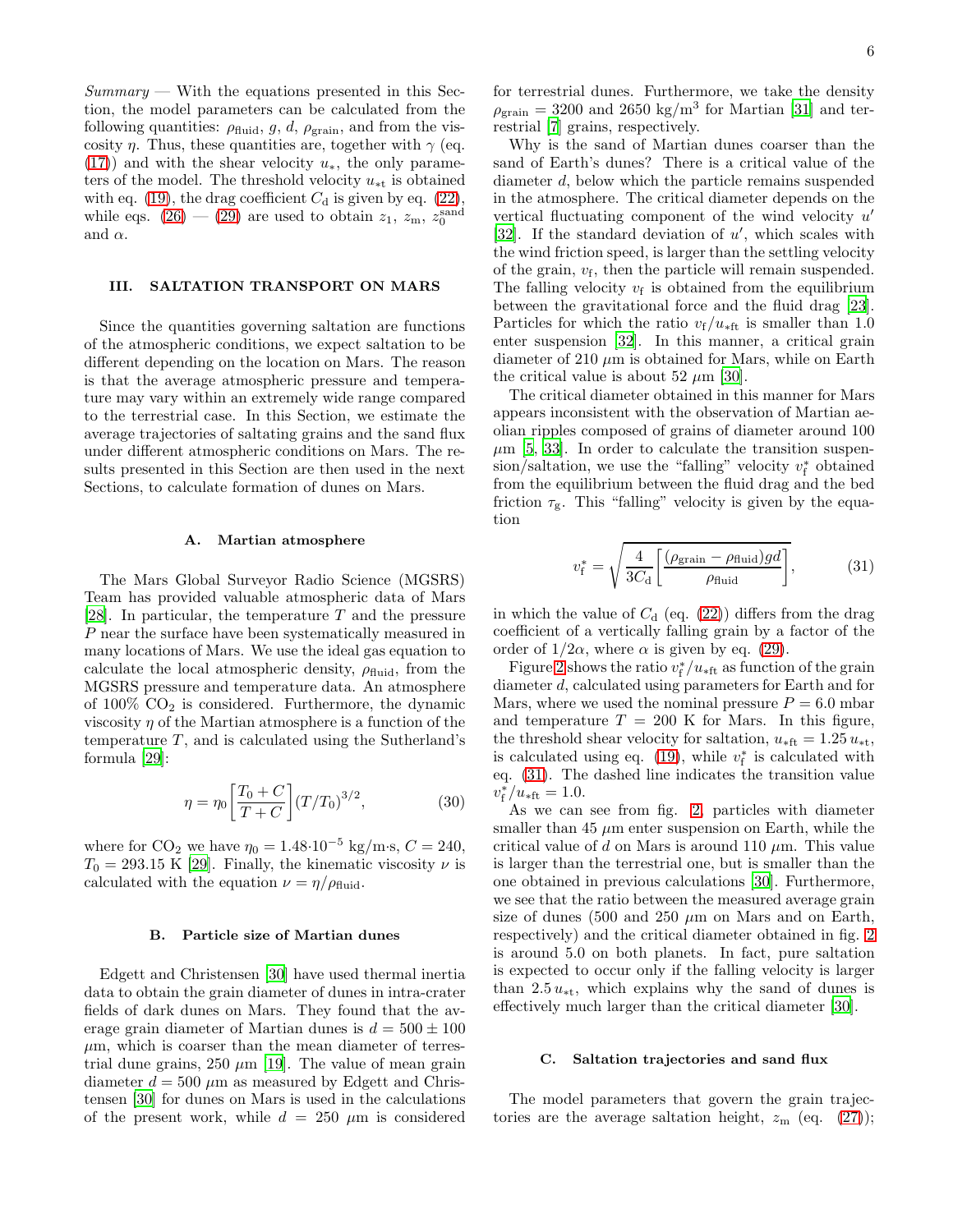

<span id="page-6-0"></span>FIG. 2: Ratio between the falling velocity  $v_f^*$  and the threshold friction speed for saltation,  $u_{\ast \text{ft}}$ , calculated for Mars and for Earth as function of the grain diameter d. Dashed line indicates the saltation/suspension transition at  $v_f^*/u_{\rm *ft} = 1.0$ , and intercepts the Martian (terrestrial) continuous line at  $d = 110 \mu m$  ( $d = 45 \mu m$ ).

the reference height  $z_1$  (eq. [\(26\)](#page-4-3)) at which the effective wind velocity  $u_{\text{eff}}$  is calculated; the drag coefficient,  $C_{\text{d}}$ (eq. [\(22\)](#page-4-2)); and the effective restitution coefficient,  $\alpha$  (eq. [\(29\)](#page-4-4)). From  $d = 500 \mu m$ , we obtain the surface roughness  $z_0^{\text{sand}} = 25 \mu \text{m}$  (eq. [\(28\)](#page-4-6)). The saturated sand flux  $q_s$  (eq. [\(14\)](#page-3-4)) is function of the wind shear velocity  $u_*$  and further depends on the saturation velocity of the saltating grains,  $v_s = |\vec{v}_s|$ , which is calculated in eq. [\(12\)](#page-3-1). The quantities controlling saltation on Mars are calculated in table [I.](#page-7-0)

In table [I,](#page-7-0) the model parameters have been calculated using different values of pressure  $P$  and temperature  $T$ valid for Mars. We see that the minimal friction speed for saltation,  $u_{\ast t}$ , on Mars may vary by a factor of 2. We note that ranges of  $P$  and  $T$  even wider than the ones studied here may occur on Mars [\[28\]](#page-15-18). Moreover, we calculate  $v_s$ and  $q_s$  in table [I](#page-7-0) using a constant value of  $u_*/u_{**} = 1.5$ , since this is a representative value for saltation on Earth [\[34\]](#page-15-24). The corresponding values calculated for Earth are shown in the last row of table [I,](#page-7-0) where we used  $d = 250$  $\mu$ m, density  $\rho_{\text{fluid}} = 1.225 \text{ kg/m}^3$  and viscosity  $\eta = 1.8$ kg/m·s, while  $g = 9.81$  m/s<sup>2</sup>.

We see in table [I](#page-7-0) that the values of sand flux on Mars are typically 10 times larger than on Earth. This is in agreement with the findings from wind tunnel simulations of saltation in a Martian environment by White [\[9\]](#page-14-8). We also see that Martian particles travel with higher average velocities, while the mean saltation height  $z<sub>m</sub>$  on Mars is larger than on Earth, and may be over 1.0m depending on the atmospheric conditions.

While the ratio  $u_*/u_{**}$  in table [I](#page-7-0) is constant, in the upper inset of fig. [3](#page-7-1) we calculate  $q_s$  for a *constant* wind velocity  $u_* = 3.0$  m/s using values of P and T within the range studied in table [I.](#page-7-0) We see that the same wind friction speed transports more sand where  $P$  is higher and T is lower, which means lower  $\rho_{\text{fluid}}$  and  $u_{*t}$ .

In the main plot and the lower inset of fig. [3](#page-7-1) we show how the flux and the particle velocity at a given location on Mars depend on  $u_*/u_{**}$ . In the main plot we fix  $T =$ 200 K and calculate the saturated flux  $q_s$  for different values of atmospheric pressure P as function of  $u_*/u_{**}$ –1. In the lower inset, the same calculations are made for the grain velocity  $v_s$ . We see that the grain velocity in equilibrium is determined by the atmospheric conditions and has only a weak dependence on the friction speed  $u_*$ . The equilibrium velocity of the grains,  $v<sub>s</sub>$ , in fact scales with  $u_{\ast t}$ . Equation [\(12\)](#page-3-1) can be analytically solved in the simple case of the two-dimensional flow over a sand bed, where the gravitational term can be disregarded, which gives [\[24](#page-15-14)]

<span id="page-6-1"></span>
$$
v_{\rm s} = u_{\rm eff} - v_{\rm f}^* / \sqrt{2\alpha}.
$$
 (32)

Because  $u_{\text{eff}}$  (eq. [\(11\)](#page-3-0)) and  $v_{\text{f}}^*$  $f_f^*$  (eq. [\(31\)](#page-5-1)) both scale with  $u_{\ast t}$ ,  $v_{\rm s}$  also does.

In fig. [3](#page-7-1) we see that for a given value of  $u_*/u_{**}$ , both the flux and the grain velocity are larger for lower atmospheric pressure P. This is because the shear velocity  $u_{\ast t}$ required for sand transport is higher for lower  $P$ , while  $v<sub>s</sub>$  scales with  $u<sub>**</sub>$  and  $q<sub>s</sub>$  scales with  $u<sub>**</sub><sup>2</sup>$  (eq. [\(14\)](#page-3-4)).

Table [II](#page-8-1) shows  $v_s$  and  $q_s$  calculated for different values of  $u_*/u_{**}$  on Mars and on Earth. Because the threshold wind friction speed on Mars is 10 times higher than on Earth, the average velocity of saltating grains on Mars is one order of magnitude higher than the velocity of Earth's grains. Again,  $v_s$  may have different values depending on the location on Mars, while  $q_s$  depends further on  $u_*$ .

In summary, using the atmospheric data provided by MGS Radio Science Team, we can calculate the quantities controlling saltation at a given location on Mars, for example, at a given dune field. From the "Weather" maps [\[28\]](#page-15-18), we obtain the value of  $P$  and  $T$  characteristic of the area at which the dune field is located. Next, the density and viscosity are calculated from  $P$  and  $T$ , using the ideal gas law and eq. [\(30\)](#page-5-2), while the model parameters are obtained, as exemplified in Table [I,](#page-7-0) using the grain diameter  $d = 500 \ \mu \text{m}$  of Martian sand dunes.

The wind velocity  $u_*$  in the dune fields on Mars is an unknown quantity. It must be determined from the calculations of dunes, as we will see in the next Section.

Indeed, there is still one missing quantity for Mars which we need in order to solve the sand transport equations:  $\gamma$ , which appears in eq. [\(16\)](#page-3-3).  $\gamma$  is given by the product  $r\tilde{\gamma}$ , where r (eq. [\(10\)](#page-2-7)) is related to the saltation trajectories, and  $\tilde{\gamma}$  (eq. [\(6\)](#page-2-0)) gives the strength of the soil erosion. However, r and  $\tilde{\gamma}$  can not be calculated sepa-rately [\[13](#page-15-3)]. It is the quantity  $\gamma$  (eqs. [\(16\)](#page-3-3) and [\(17\)](#page-3-6)) that can be determined from comparison with measurements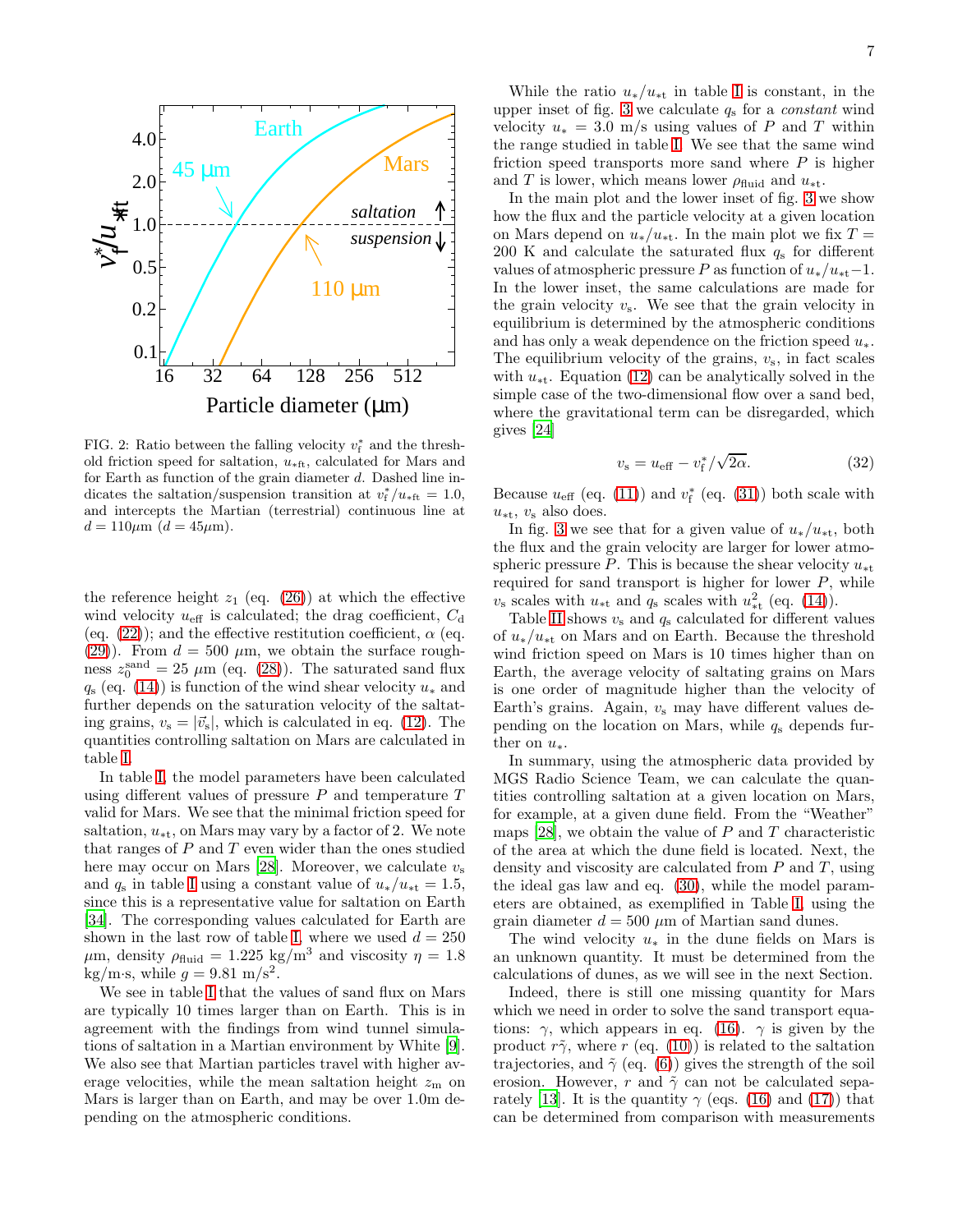| $\cdot$ P<br>mbar) | T<br>(K) | (m/s)<br>$u_{*t}$ | m<br>$z_{\rm m}$ | (m)<br>$z_1$ | $\alpha$      | $C_{\rm d}$ | (m/s)<br>$v_{\rm s}$ | $\rm (kg/m\cdot s)$<br>$q_{\rm s}$ |
|--------------------|----------|-------------------|------------------|--------------|---------------|-------------|----------------------|------------------------------------|
| 5.0                | 150      | 1.804             | 0.789            | 0.011        | 0.300         | 3.744       | 13.132               | 0.152                              |
| 5.0                | 200      | 2.162             | 1.154            | 0.014        | 0.22715.043   |             | 18.017               | 0.170                              |
| 5.0                | 250      | 2.487             | 1.543            | 0.017        | $0.184$ 6.505 |             | 22.957               | 0.187                              |
| 7.5                | 150      | 1.449             | 0.553            | 0.009        | 0.339         | 3.331       | 9.964                | 0.127                              |
| 7.5                | 200      | 1.736             | 0.810            | 0.012        | 0.257         | 4.389       | 13.617               | 0.141                              |
| 7.5                | 250      | 1.996             | 1.082            | 0.015        | 0.209         | 5.567       | 17.338               | 0.154                              |
| 10.0               | 150      | 1.241             | 0.431            | 0.008        | 0.371         | 3.083       | 8.205                | 0.111                              |
| 10.0               | 200      | 1.486             | 0.630            | 0.011        | 0.280         | 4.001       | 11.173               | 0.123                              |
| 10.0               | 250      | 1.708             | 0.841            | 0.014        | 0.228         | 5.015       | 14.210               | 0.135                              |
|                    |          |                   |                  |              |               |             |                      |                                    |
| 1000               | 300      | 0.218             | 0.016            | 0.004        | 0.431         | 2.747       | 1.419                | 0.009                              |
|                    |          |                   |                  |              |               |             |                      |                                    |

<span id="page-7-0"></span>TABLE I: Main quantities controlling saltation on Mars under several values of pressure  $P$  and temperature  $T$ , and a *constant*  $u_*/u_{**} = 1.5$ . The threshold shear velocity  $u_{**}$ , the mean saltation height  $z_m$ , the drag coefficient  $C_d$ , and the model variables  $z_1$  and  $\alpha$  depend on the atmospheric conditions, and have been calculated for a constant grain diameter  $d = 500 \mu m$  and density  $\rho_{\text{grain}} = 3200 \text{ kg/m}^3$ , and with a dynamic viscosity obtained from the temperature (eq. [\(30\)](#page-5-2)). The grain velocity  $v_s$  and the saturated flux  $q_s$  have been calculated with eqs. [\(32\)](#page-6-1) and [\(14\)](#page-3-4), respectively. The corresponding values for terrestrial saltation are shown for comparison. On Earth, the value  $u_* = 1.5u_{*t}$  means a shear velocity of 0.32 m/s.



<span id="page-7-1"></span>FIG. 3: Main plot: Saturated sand flux  $q_s$  as a function of the relative shear velocity  $u_*/u_{*t}-1$  for different values of atmospheric pressure — and therefore different values of  $u_{\rm *t}$  — obtained with a temperature  $T = 200$  K. The lower inset on the right shows the corresponding values of the average grain velocity  $v_s$ . In the upper inset on the left, we show the saturated flux for  $u_* = 3.0$ m/s calculated for different values of temperature valid on Mars.

of the transient of flux saturation. The terrestrial value  $\gamma = 0.2$  has been obtained by Sauermann *et al.* [\[13](#page-15-3)] from comparison of the saturation transient of the flux with experimental and numerical data [\[35](#page-15-25), [36,](#page-15-26) [37\]](#page-15-27), which are not available for Mars. Therefore,  $\gamma$  is the parameter of the saltation model that remains to be determined for

saltation transport on Mars. It will be obtained in the next Section, from the calculations of Martian barchan dunes.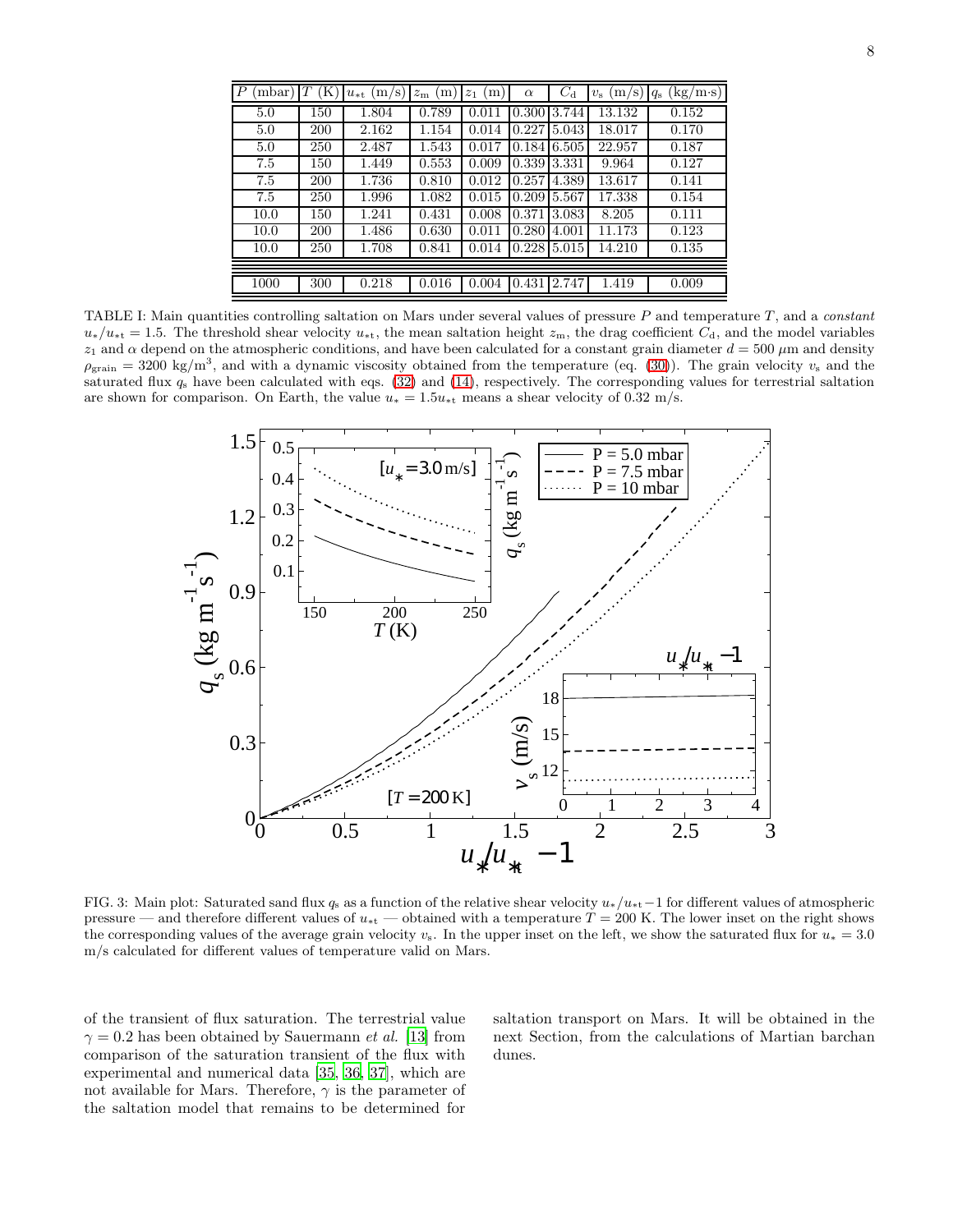|      | $u_*/u_{**}$   $v_{\rm s}$ (m/s)<br>[Earth] | (m/s)<br>$v_{\rm s}$<br>[Mars] | $ q_{\rm s} ({\rm m/s}) q_{\rm s} ({\rm m/s}) $<br>[Earth]<br>[Mars] |
|------|---------------------------------------------|--------------------------------|----------------------------------------------------------------------|
| 1.05 | 1.367                                       | 15.854                         | 0.0128<br>0.0007                                                     |
| 1.10 | 1.373                                       | 15.857                         | 0.0262<br>0.0015                                                     |
| 1.25 | 1.390                                       | 15.867                         | 0.0703<br>0.0040                                                     |
| 1.50 | 1.419                                       | 15.883                         | 0.1563<br>0.0090                                                     |
| 1.70 | 1.442                                       | 15.896                         | 0.2366<br>0.0139                                                     |
| 2.00 | 1.447                                       | 15.916                         | 0.3760<br>0.0226                                                     |

<span id="page-8-1"></span>TABLE II: Average velocity  $v_s$  of saltating grains on Earth and on Mars as a function of the relative shear velocity  $u_*/u_{**}$ . Temperature  $T = 200$  K and pressure  $P = 6.0$  mbar were used for Mars.

## <span id="page-8-0"></span>IV. DUNE FORMATION ON MARS

One very common type of dunes on Mars are barchans. They have one slip face and two horns, and propagate on bedrock under conditions of uni-directional wind (fig. [4\)](#page-8-2). Barchans are the simplest and best known dunes [\[7,](#page-14-6) [38,](#page-15-28) [39,](#page-15-29) [40,](#page-15-30) [41,](#page-15-31) [42,](#page-15-32) [43\]](#page-15-33). They are the subject of scientific and also environmental interest because of their high migration speed: on Earth, barchans  $1-5$  m high may cover  $30 - 100$  m in a year.



<span id="page-8-2"></span>FIG. 4: Sketch of a barchan dune showing the windward side, horns and slip face. In the inset we see the definitions of dune width  $W$  and length  $L$ .

On Mars, barchan dunes occur on the floor of craters and on the north pole [\[44](#page-15-34)]. Similarly to Earth's barchans, they form corridors and large dune fields, as in the Arkhangelsky crater (fig. [1a](#page-1-0)). It appears surprising that intra-crater dunes on Mars look in general similar: they have mostly an elongated shape [\[44\]](#page-15-34).

The barchan dunes in the Arkhangelsky crater (41.0°S, 25.0 ◦W) are amongst the largest barchans on Mars. Further, there are good reasons to begin our study of Martian barchans with the Arkhangelsky dunes: they have a wide spectrum of dune sizes; have not been significantly altered by secondary winds, and do not appear joined at their horns forming chains of barchanoids. For example, such features are observed in the dunes at Kaiser crater and Proctor crater [\[31](#page-15-21)].

Let us try to reproduce the shape of the Arkhangelsky barchans with the dune model using parameters of the present atmosphere of Mars.

The atmospheric pressure  $P$  and temperature  $T$  near the Arkhangelsky crater are, respectively, 5.5 mbar and 210 K [\[28\]](#page-15-18). These values yield a local Martian atmospheric density  $\rho_{\text{fluid}} = 0.014 \text{ kg/m}^3$ , and a fluid viscosity

 $\eta \approx 1.06 \text{ kg/m} \cdot \text{s}$ . Using the mean grain diameter  $d = 500$  $\mu$ m, grain density  $\rho_{\text{grain}} = 3200 \text{ kg/m}^3$ , and gravity 3.71 m/s 2 , it follows that the threshold wind friction speed for saltation in the Arkhangelsky crater is  $u_{\ast t} = 2.12 \text{ m/s}$ . In this manner, all parameters of the saltation model, but  $\gamma$ (eq. [\(17\)](#page-3-6)), are determined using the equations presented in the previous Section.

## A. The shape of the Arkhangelsky barchans

In the calculations of barchans, a constant upwind shear velocity  $u_* > u_{**}$  and a small influx  $q_{in}/q_s$  (the interdune flux) are imposed in  $x$  (downwind) direction at the inlet, starting with a Gaussian hill having the volume similar to the dune we want to reproduce. The hill evolves in time until displaying the barchan shape, i.e. linear relations between length  $L$ , width  $W$  and height  $H$  [\[12](#page-15-2), [45](#page-15-35)].

Measured values of shear velocity of Martian winds are mostly between 0.4 and 0.6 m/s [\[49\]](#page-15-36), which are much lower values than the Martian threshold for saltation  $(\approx 2.0 \text{ m/s})$ . Indeed, many authors estimated that the shear velocity  $u_*$  of Martian sand-moving winds, which occur within gusts of extreme dust storms, may reach maximum values between 2.2 and 4.0 m/s [\[4](#page-14-3), [6](#page-14-5)]. Again, very unprobably u<sup>∗</sup> must achieve values of the order of  $4.0 \text{ m/s}$  on Mars [\[5\]](#page-14-4).

On the other hand, we know from experience with terrestrial dune fields that the flux in areas between dunes is normally small, between 10 and 40% of the maximum flux  $q_s$  [\[22\]](#page-15-12). Moreover, as shown from calculations in previous work, the shape of a barchan dune of given size depends in an important manner on the interdune flux only for values of  $q_{\rm in}/q_{\rm s}$  above this range [\[45\]](#page-15-35).

On the basis of the observations obove, we try to reproduce, first, the shape of one Arkhangelsky barchan, which has width  $W \approx 650$  m, using  $q_{\rm in}/q_{\rm s} = 20\%$ . Furthermore, we take values of wind friction speed in the maximum range between 2.0 and 4.0 m/s, which gives  $u_*/u_{**}$ approximately between 1.0 and 2.0 in the Arkhangelsky crater. Now the quantity  $\gamma$  remains (eq. [\(17\)](#page-3-6)), which could not be estimated for Mars. As a first guess, we take the terrestrial value  $\gamma = 0.2$  and investigate whether the Arkhangelsky dune can be obtained with  $u_*$  in the above mentioned range.

We obtained a surprising result: if we take the same  $\gamma = 0.2$  as on Earth, the Gaussian hill does not evolve into a barchan: it simply does not develop a slip face but a dome is obtained. However, if we take  $\gamma_{\text{Mars}}$  on Mars of the order of 10 times the terrestrial value  $\gamma_{\rm Earth} = 0.2$ , then barchan dunes with shape similar to the Arkhangelsky barchan can be obtained, as we see in fig. [5:](#page-9-0) the elongated shape characteristic of the Arkhangelsky dunes is a result of low values of shear velocity, with  $u_*/u_{**}$  smaller than 1.5. This means values of  $u_*$  up to 3.0 m/s. For a constant value of  $\gamma = 2.0$ , the dune shape deviates from the Arkhangelsky barchans for increasing values of  $u_*$ .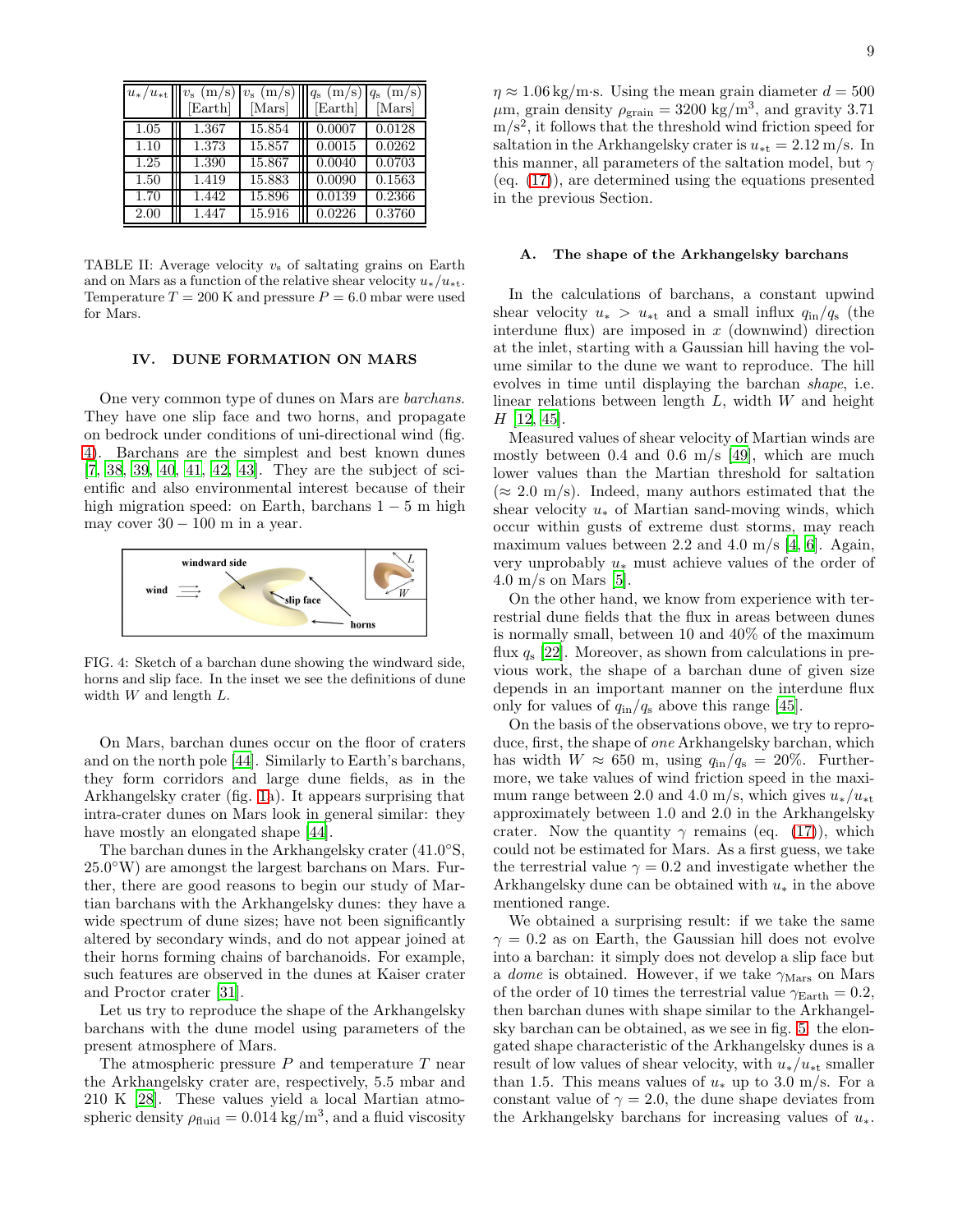

<span id="page-9-0"></span>FIG. 5: Barchan dunes of width  $W = 650$  m calculated using parameters for Mars, with  $\gamma = 10 \gamma_{\text{Earth}}$ , and different values of wind shear velocity  $u_*/u_{**}$ .

Thus, the shear velocity in the Arkhangelsky crater must be close to the threshold for saltation transport. This explains the elongated shape of intra-crater barchan dunes on Mars.

### B. Entrainment of saltating grains on Mars

The wind shear velocity  $u_* \approx 3.0$  m/s estimated for the Arkhangelsky crater is well within predicted maximum values of  $u_*$  on Mars. But why should the Martian  $\gamma$ (eq. [\(17\)](#page-3-6)) be ten times larger than on Earth?

The quantity  $r = \gamma/\tilde{\gamma}$  (eq. [\(10\)](#page-2-7)) on Mars should not differ much from the Earth's value. This is because the ejection velocity of splashed grains is proportional to the velocity of the average impacting grains [\[46\]](#page-15-37), which in turn scales with the average saltation velocity  $v_s$ . In this manner, we must understand why the Martian entrainment rate,  $\tilde{\gamma}$ , differs from the one on Earth. This quantity determines the intensity of the grain-bed collisions, the modelling of which is beyond the scope of this work [\[13\]](#page-15-3).

However, Anderson and Haff [\[46\]](#page-15-37) showed that the number of splashed grains is proportional to the velocity  $v_{\rm imp}$  of the impacting grains. Let us rescale  $v_{\rm imp}$  with  $v_{\text{esc}} = \sqrt{gd}$ , which is the velocity necessary to escape from the sand bed [\[47\]](#page-15-38). This velocity has value approximately 4.5 cm/s, both on Mars and on Earth. Further,  $v_{\rm imp}$  scales with the mean grain velocity,  $v_{\rm s}$ . This leads to the following scaling relation for the entrainment rate of saltating grains:

$$
\tilde{\gamma} \propto v_{\rm s} / \sqrt{gd}.\tag{33}
$$

Typical values of the average velocity of saltating grains on Mars are shown in fig. [3](#page-7-1) and in Table [II](#page-8-1) as function of the relative wind friction speed  $u_*/u_{*t}$ . We see that the grain velocity on Mars is one order of magnitude larger than on Earth:  $v_s$  scales with  $u_{\ast t}$  and has only a very weak dependence on  $u_*$  which we neglect. In this manner, we can write  $\tilde{\gamma} \propto u_{\ast t}/\sqrt{gd}$ . Since we know that  $\gamma = 0.2$  on Earth, where  $g = 9.81$  m/s<sup>2</sup>,  $d = 250 \ \mu \text{m}$  and  $u_{\ast t} = 0.218$  m/s, we obtain

<span id="page-9-1"></span>
$$
\gamma = 0.045 \frac{u_{\ast \mathbf{t}}}{\sqrt{gd}}.\tag{34}
$$

Equation [\(34\)](#page-9-1) gives  $\gamma \approx 2.24$  in the Arkhangelsky crater, which is in fact one order of magnitude higher than the



<span id="page-9-2"></span>FIG. 6: Main plot: characteristic length of flux saturation,  $\ell_s$ , calculated with eq. [\(16\)](#page-3-3), as function of  $u_*/u_{*t}$ . The inset shows the characteristic time  $t_s = \ell_s/v_s$  as function of  $u_*/u_{**}$ , where  $v_s$  is the average grain velocity (eq. [\(32\)](#page-6-1)).

Earth's value, as obtained in a different way from the calculations in fig. [5.](#page-9-0)

Summarizing, we found that the entrainment rate of grains into saltation on Mars is ten times higher than on Earth. This is explained by the Martian larger splash events, which are consequence of the higher average velocity of saltating grains on Mars.

What is the consequence of a ten times higher entrainment rate on Mars? Because the saturation length of the sand flux depends on the rate at which grains enter saltation, the larger splash events on Mars have a crucial implication for the formation of sand dunes on the red planet.

While on one hand the lower Martian atmospheric density  $\rho_{\text{fluid}}$  and gravity g result in longer grain trajectories than on Earth [\[9\]](#page-14-8), the saturation transient of the flux on Mars is shortened by the faster increase in the population of saltating grains. This is because the wind strength is reduced more rapidly the faster the grains are launched into saltation after splash ("feedback effect" [\[11\]](#page-15-1)). In fact, the characteristic length of flux saturation,  $\ell_s$  (eq.  $(16)$ , scales with the average saltation length,  $\ell$ . However,  $\ell_s$  is, furthermore, proportional to  $1/\tilde{\gamma}$ .

The characteristic length of flux saturation,  $\ell_s$ , is calculated in the main plot of fig. [6](#page-9-2) using parameters for Earth and for the Arkhangelsky crater on Mars, with  $u_*/u_{**}$  in the range between 1.0 and 2.0. In this figure, the Martian  $\ell_s$  has been calculated using eq. [\(16\)](#page-3-3) with  $\gamma$  given by eq. [\(34\)](#page-9-1). In the inset of fig. [6,](#page-9-2) we have calculated the characteristic time of flux saturation,  $t_s = \ell_s/v_s$ , for different values of  $u_*/u_{*t}$ .

It is remarkable that although the Martian and terrestrial values of  $\ell_s$  differ by a factor of 10,  $t_s$  on Mars is nearly the same as the terrestrial one for a given  $u_*/u_{**}$ .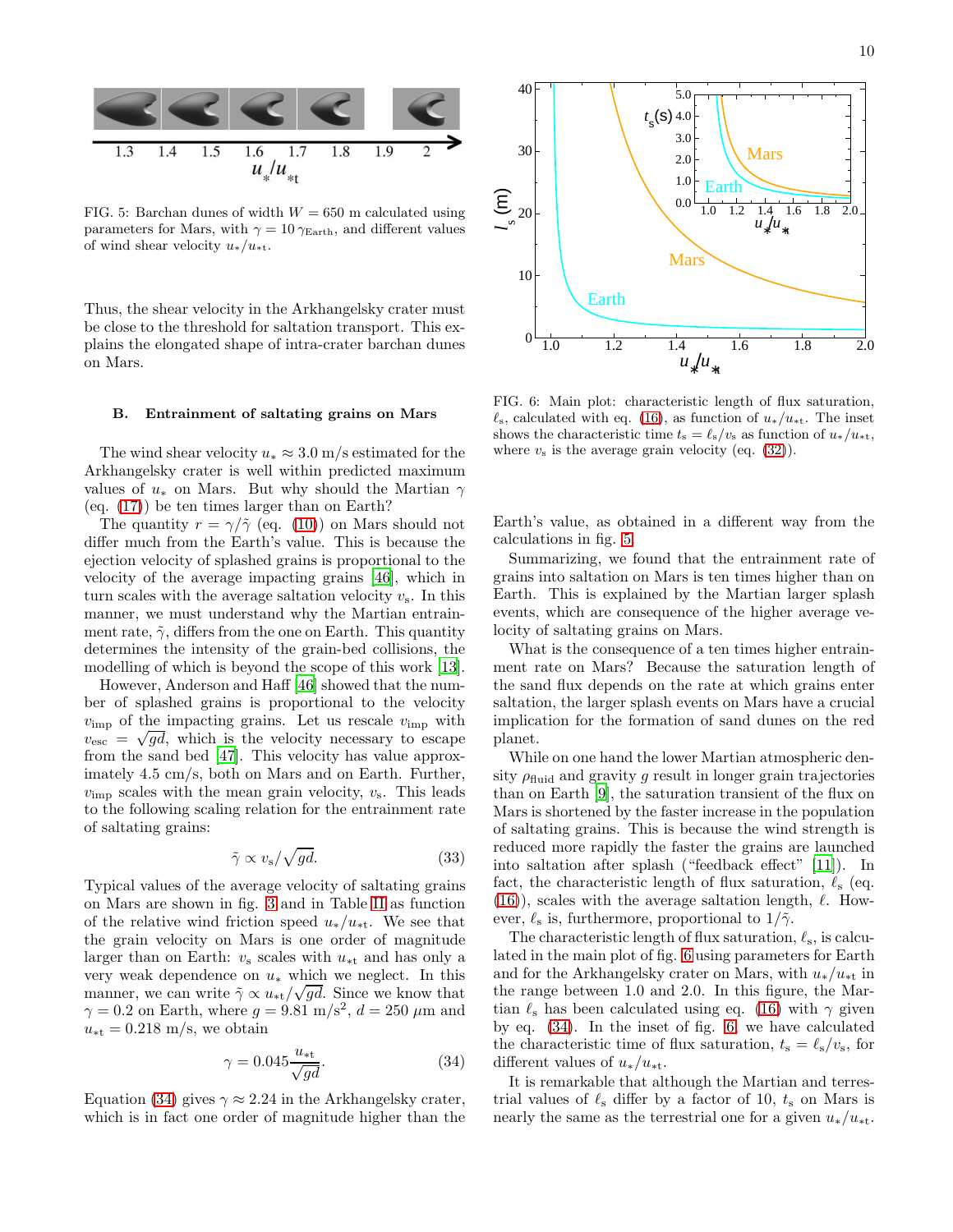

<span id="page-10-0"></span>FIG. 7: Sand flux calculated over a flat sand bed on Mars and on Earth. Main plot: distance of flux saturation,  $\lambda_{\rm s}$ , normalized by the characteristic length  $\ell_s$ , as function of the influx  $q_{\text{in}}/q_{\text{s}}$  at the inlet. Inset: evolution of the normalized flux  $q/q_s$  with downwind distance  $x/\ell_s$  for  $q_{\rm in}/q_s = 0.20$ .

This is because the average velocity of saltating grains,  $v<sub>s</sub>$ , is one order of magnitude higher on Mars, as shown in Section [III.](#page-5-0)

As an example, we calculate the sand flux  $q$  (eq. [\(15\)](#page-3-2)), over a flat sand bed submitted to an unidirectional wind of constant strength, using parameters for Earth and for the Arkhangelsky crater on Mars. A constant influx  $q_{\text{in}}/q_{\text{s}}$  is set at the inlet. The evolution of the normalized sand flux  $q/q_s$  with the downwind distance  $x/\ell_s$ calculated using parameters for Earth (line) and for the Arkhangelsky crater (symbols) is shown in the inset of fig. [7](#page-10-0) with  $q_{\rm in}/q_{\rm s} = 0.2$ . In the main plot of fig. [7,](#page-10-0) we see that it takes a distance  $\lambda_s$  of about 6 times  $\ell_s$ , from the edge of the sand bed, for the sand flux to achieve 99% of its saturated value  $q_s$ , using realistic values of  $q_{\rm in}/q_{\rm s}$ between 0.1 and 0.4.

If we take, for instance,  $u_*/u_{**} = 1.50$ , then we obtain, with eq. [\(16\)](#page-3-3),  $\ell_s = 0.71$  and 13.62 m on Earth, respectively in the Arkhangelsky crater. On the basis of fig. [7,](#page-10-0) this leads to  $\lambda_s \approx 4.3$  m on Earth, while the Martian  $\lambda_s$  is approximately 81 m. Furthermore, flux saturation is reached within approximately  $6 t<sub>s</sub>$ , i.e. within 3.0 s on Earth and 4.6 s on Mars. However, if we had taken the terrestrial  $\gamma = 0.2$  for Mars, then the values of Martian flux transient length and time obtained would be of the order of 100, respectively 10 times larger than the terrestrial ones.

The larger value of  $\gamma$  on Mars shortens the characteristic distance of flux saturation (eq. [\(16\)](#page-3-3)) by one order of magnitude. However, since dunes cannot be smaller than the saturation length, this means that the scale of dunes that is predicted from the scaling of the flux saturation distance with the average saltation length,  $\ell$  [\[48\]](#page-15-39),

is reduced by a factor of 10. In conclusion, the Martian larger splash is the missing link to understand the size of Martian dunes formed by the thin atmosphere of the red planet.

### C. Wind speed and migration velocity of barchans

In the calculations of fig. [5,](#page-9-0) we could estimate the shear velocity  $u_*/u_{**}$  from comparison with the shape of one selected barchan in the field, taking  $\gamma_{\text{Mars}} = 10 \gamma_{\text{Earth}}$ and assuming a given value of the interdune flux  $q_{\rm in}/q_{\rm s}$  in the Arkhangelsky crater. However, since  $\gamma$  can be now calculated for different atmospheric conditions, we can solve the model equations to find the values of  $u_*/u_{**}$ and  $q_{\rm in}/q_{\rm s}$  at a given dune field on Mars. Indeed, both field variables can be obtained from comparison with the minimal dune [\[45\]](#page-15-35), as summarized in the next paragraph.

In order to develop the slip face characteristic of barchans, sand hills must reach a minimum size, below which they are called *domes*. As shown in a previous work, the minimal dune width  $W_{\text{min}}$  is around  $13\ell_{\text{s}}$ , and is approximately independent of the interdune flux,  $q_{\rm in}/q_{\rm s}$ [\[45\]](#page-15-35). In this manner,  $W_{\text{min}}$  yields, through eq. [\(16\)](#page-3-3), the value of  $u_*/u_{**}$  at a given dune field. Moreover, once  $u_*/u_{**}$  is determined, the value of  $q_{\rm in}/q_{\rm s}$  can be obtained from the shape of the minimal dune: the eccentricity  $L_{\text{min}}/W_{\text{min}}$  decreases approximately linearly with  $q_{\text{in}}/q_{\text{s}}$ [\[45\]](#page-15-35).

In the Arkhangelsky crater on Mars (fig. [1a](#page-1-0)), the minimal dune is indicated by two domes which have width  $W_{\text{min}} \approx 200$  m and length  $L_{\text{min}} \approx 400$  m. From  $W_{\text{min}} = 200 \text{ m}$ , we obtain  $\ell_{\text{s}} \approx 15.5 \text{ m}$ , which gives  $u_*/u_{**} \approx 1.45$  or  $u_* \approx 3.07$  m/s in the Arkhangelsky crater. This is essentially the same result obtained previously from comparison with the elongated shape (fig. [5\)](#page-9-0). Next, using this shear velocity, we calculate the eccentricity  $L_{\text{min}}/W_{\text{min}}$  of the minimal "Arkhangelsky" dune as function of  $q_{\text{in}}/q_{\text{s}}$ . We see in fig. [8](#page-11-0) that the ratio  $L_{\text{min}}/W_{\text{min}} \approx 2.0$  is obtained with an average interdune flux  $q_{\rm in} \approx 25\%$  of the saturated flux  $q_{\rm s}$ . Again, this value is nearly the same interdune flux assumed in the calculations of fig. [5.](#page-9-0)

Figure [9](#page-12-0) shows the results obtained using  $u_* = 1.45 u_{*t}$ and  $q_{\rm in}/q_{\rm s} = 0.25$ . In this figure, we show four Arkhangelsky dunes of different sizes next to dunes calculated with the model. Further, the main plot in fig. [9](#page-12-0) shows the length  $L$  as function of width  $W$  of the Arkhangelsky dunes (circles) and of the dunes obtained in calculations (full line). We see that the values of  $u_*/u_{**}$  and  $q_{\rm in}/q_{\rm s}$ obtained for the Arkhangelsky crater on Mars not only reproduce the minimal dune but also describe well the dependence of the shape on the dune size.

In this manner, substituting eq.  $(34)$  into eq.  $(16)$ , we have obtained a closed set of sand transport equations that can be solved for different atmospheric conditions. Furthermore, using the model equations, the value of wind friction speed  $u_*/u_{**}$  and interdune flux  $q_{\rm in}/q_{\rm s}$  in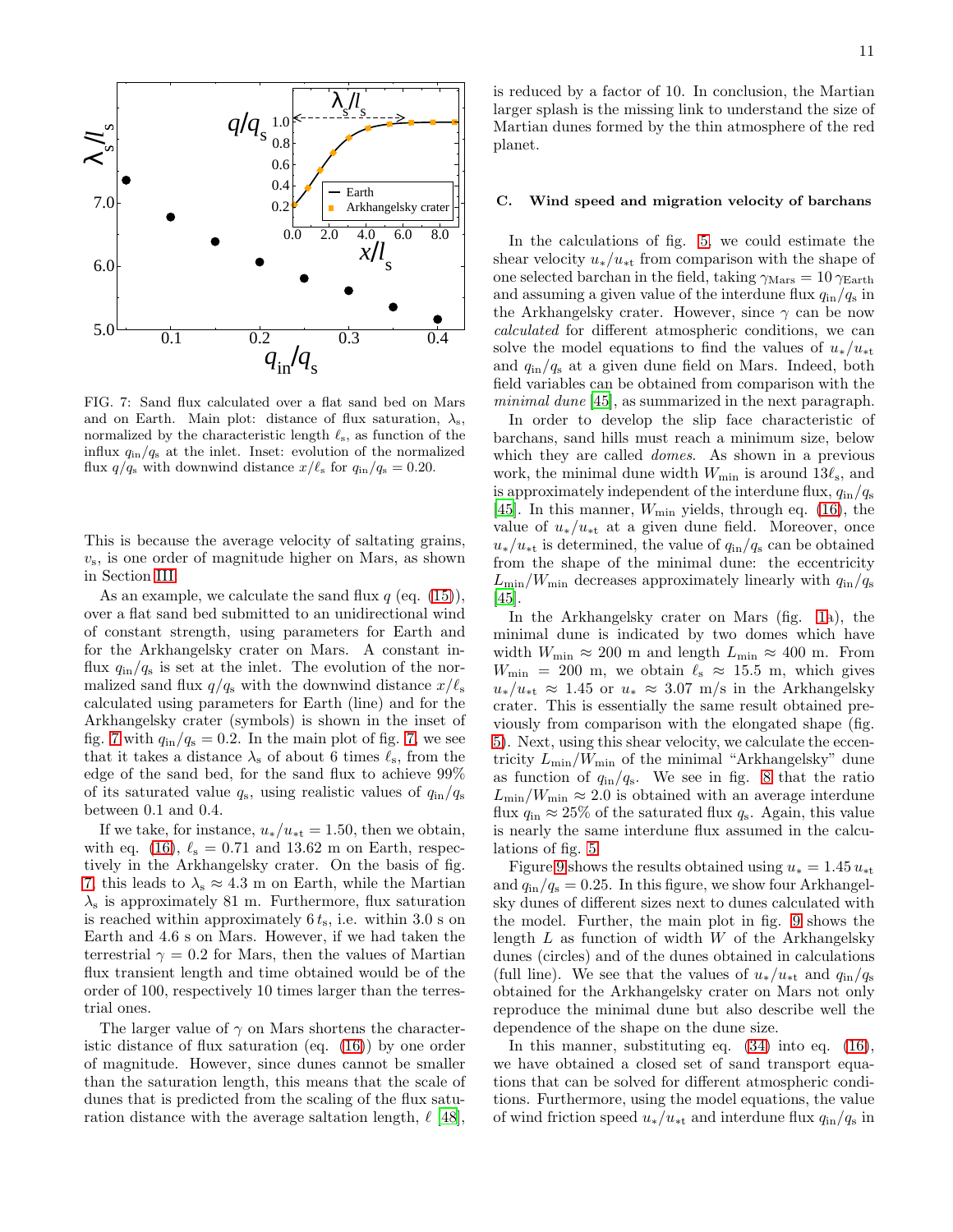

<span id="page-11-0"></span>FIG. 8: Eccentricity of the minimal dune as function of the average interdune flux,  $q_{\text{in}}/q_{\text{s}}$ , calculated using  $u_*/u_{\text{at}} \approx 1.45$ ,  $P = 5.5$  mbar and  $T = 210$  K. We see that the eccentricity  $L_{\text{min}}/W_{\text{min}} \approx 2.0$  of the domes in the Arkhangelsky Crater is reproduced with an interdune flux of 25% of the saturated flux.

| Barchan field                       | $(kg/m^3)$<br>$\rho_{\rm fluid}$ | $ u_{*t} \, (\text{m/s})   v_{\text{g}} \, (\text{m/s}) $ |      |  |
|-------------------------------------|----------------------------------|-----------------------------------------------------------|------|--|
| Arkhangelsky                        | 0.014                            | 2.12                                                      | 17.8 |  |
| $77.6^{\circ}$ N, $103.6^{\circ}$ W | 0.022                            | 1.62                                                      | 12.3 |  |
| Earth                               | 1.225                            | 0.22                                                      | 1.5  |  |

<span id="page-11-1"></span>TABLE III: Main quantities controlling saltation on Mars and on Earth.

a given dune field on Mars can be determined from comparison with the shape and the size of the minimal dune, on the basis of the results presented in Ref. [\[45\]](#page-15-35).

Let us study a second Martian barchan field which is near the north pole (fig. [1b](#page-1-0)), and where  $W_{\text{min}} \approx 80 \text{ m}$ and  $L_{\rm min} \approx 130$  m. At the location of the field,  $P=8.0$ mbar and T = 190 K [\[28](#page-15-18)], and thus  $u_{\ast t} \approx 1.62$  m/s. From the minimal dune width  $W_{\text{min}} = 80$  m, we obtain  $u_*/u_{*t} \approx 1.8$  or  $u_* = 2.92$  m/s using eq. [\(16\)](#page-3-3). Next, in the same way as done for the Arkhangelsky dunes, we calculate the eccentricity as function of the interdune flux,  $q_{\text{in}}/q_{\text{s}}$ , and we find that the value  $L_{\text{min}}/W_{\text{min}} \approx$ 1.6 is reproduced with  $q_{\rm in}/q_{\rm s} = 0.30$ . In fig. [10,](#page-12-1) we see that the behaviour  $L$  against  $W$  of the barchans in this field (stars) is well captured by the model (full line). Furthermore, these curves are also shown in the main plot of fig. [9](#page-12-0) (real and calculated north polar dunes are represented by stars, respectively, by the dotted line) for comparison with the Arkhangelsky dunes.

It is interesting that the  $u_*$  obtained for the north polar field is very similar to that in the Arkhangelsky crater, although  $u_{\ast t}$  is lower in the north polar field due to the higher  $\rho_{\text{fluid}}$  (table [III\)](#page-11-1).

The values of  $u_*/u_{**}$  obtained for Mars are within the range of the ones measured in terrestrial barchan fields [\[14,](#page-15-4) [34](#page-15-24), [38](#page-15-28)]. Indeed, we see in fig. [11](#page-12-2) that, for the same value of  $u_*/u_{**}$ , Martian barchans would move ten times faster than those on Earth.

However, winds on Mars are only seldom above the

threshold for saltation [\[4,](#page-14-3) [6,](#page-14-5) [49\]](#page-15-36). As reported from observations of Mars missions, saltation transport on Mars occurs during a few seconds in time intervals of several years. If, for example, winds on Mars achieve  $u_* \approx 3.0$ m/s during 40 s every 5 years [\[6](#page-14-5)], then, from fig. [11,](#page-12-2) we see that a Martian barchan of length 200 m would need [5 years]  $\cdot 10^{-3} \cdot (3600 \cdot 24 \cdot 365)/40 \approx 4,000$  years to move 1.0 m. This result explains why spacecrafts orbiting Mars never revealed any movement of Martian barchan dunes.

### D. Martian bimodal sand dunes

Because linear and star dunes like the ones found on Earth were almost not observed in the first images of Mars taken by Mariner 9 and Viking orbiters, it has been suggested that non-unimodal wind regimes should be very rare on Mars [\[50](#page-15-40)]. However, the Mars Global Surveyor MOC Camera has, more recently, imaged a high diversity of dune shapes that had been never observed in images of previous missions.

On bedrock and in areas of low sand availability, there appear many exotic and up to now unexplained dune forms where barchans should occur if the wind regime were uni-directional. Dunes as those in figs. [1c](#page-1-0)−e cannot appear in areas of uni-directional winds, for in this case barchans should be formed. Indeed, it is possible to recognize in the images of figs. [1c](#page-1-0)−e that the dominant winds define a resultant direction.

We found that the dune shapes in figs. [1c](#page-1-0)−e can be obtained with a bimodal wind regime. In our calculations, the wind alternates its direction periodically with frequency  $1/T_{\rm w}$  forming an angle  $\theta_{\rm w}$  as sketched in fig. [12a](#page-13-1)′ . In both directions the strength is the same, namely  $u_* = 3.0$  m/s, as found from the calculations of barchan dunes. In this manner, the value of  $u_*/u_{**}$  is particular to each field, since  $u_{\ast t}$  depends on the field location (table [IV\)](#page-13-2).

To simulate the change of wind direction, we rotate the field by an angle  $\theta_{\rm w}$ , keeping the wind direction constant. In the calculations, thus, the separation bubble adapts to the wind direction after rotation of the field. We use open boundaries as in the calculations of barchan dunes. Initial condition is a Gaussian hill as before, whose volume is taken according to the volume of the dune.

The angle  $\theta_{\rm w}$  between the wind directions determines which of the different forms in fig. [12](#page-13-1) is obtained. We found that a barchan moving in the resulting wind direction is always obtained if  $\theta_{\rm w} < 90^{\circ}$ . If  $\theta_{\rm w} \approx 100^{\circ}$ , then the dune shape in fig. [12a](#page-13-1)' is achieved. And for  $\theta_{w}$ of the order of 120◦ or larger, elongated dune forms as those in fig. [12b](#page-13-1)′ are obtained, which elongate in time. As  $\theta_{\rm w} \longrightarrow 180^{\circ}$ , a dune form of alternating slip face position appears.

All dune shapes in fig. [12](#page-13-1) have been achieved with a time  $T_{\rm w}$  in the range of 0.7 to 5.8 days. If the period is too large, of the order of a few months, then the dunes evolve into barchanoidal forms.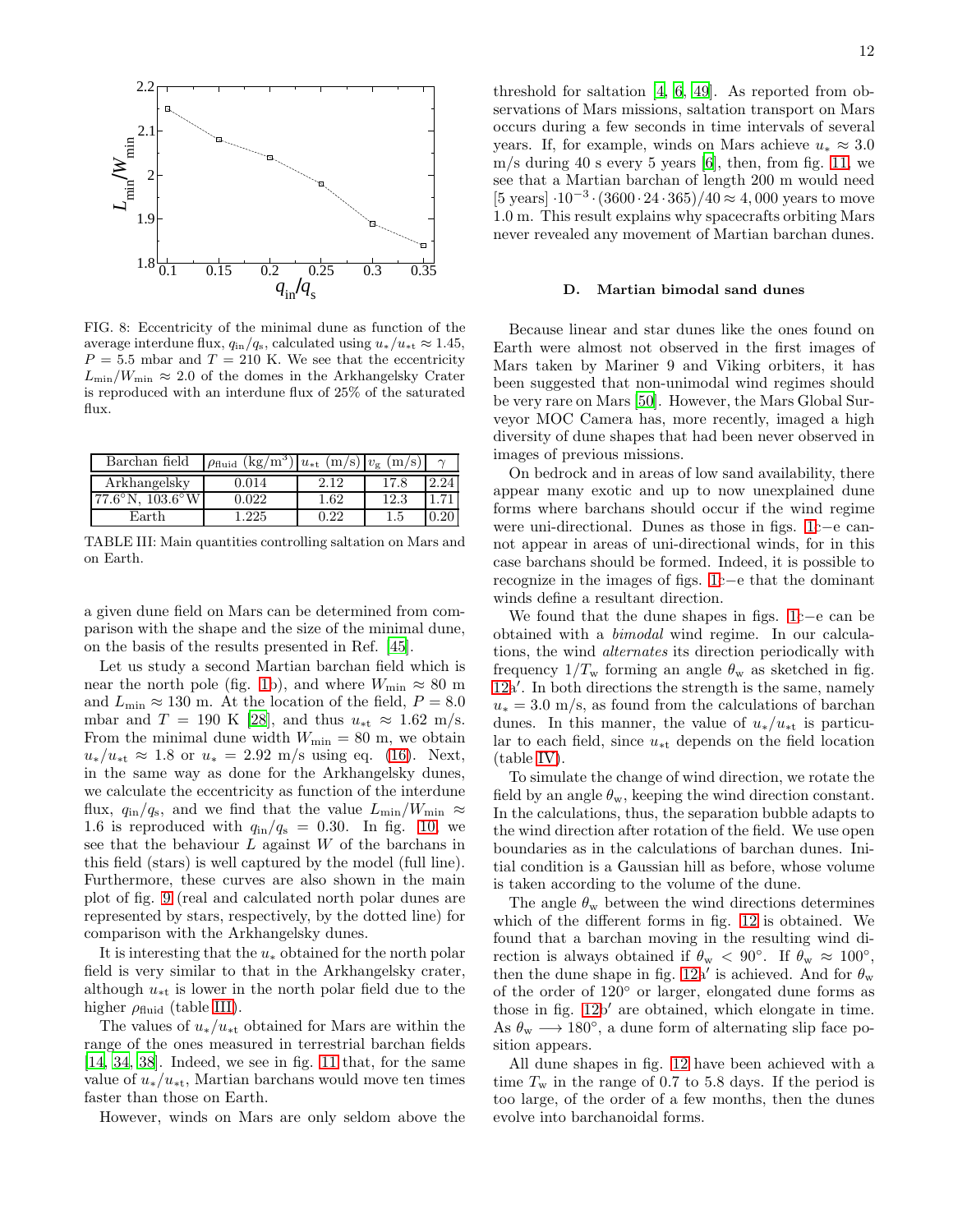

<span id="page-12-0"></span>FIG. 9: Barchans in the Arkhangelsky crater,  $41.0^{\circ}$ S,  $25.0^{\circ}$ W on Mars: Mars Orbiter Camera (MOC) images on the left (image courtesy of NASA/JPL/MSSS) and calculated dunes on the right. Main plot: L vs W of the Arkhangelsky (circles) and north polar barchans at 77.6°N, 103.6°W (stars). Calculations of Arkhangelsky (north polar) dunes are represented by the continuous (dotted) line, obtained with  $u_*/u_{**} = 1.45$  (1.80). The dashed line in the upper inset corresponds to terrestrial dunes obtained with  $u_*/u_{*t} = 1.45$ . In the lower inset, we see  $L/L_{\text{min}}$  vs  $H/H_{\text{min}}$  from calculations of the Arkhangelsky (triangles) and terrestrial dunes (dashed line).



<span id="page-12-1"></span>FIG. 10: Calculations of Martian north polar barchans near  $77.6^{\circ}$ N,  $103.6^{\circ}$ W (fig. [1b](#page-1-0)). We see MOC images of dunes of different sizes on the left, and on the right we see dunes calculated using  $P = 8.0$  mbar,  $T = 190$  K,  $u_* = 2.92$  m/s and  $q_{\rm in}/q_{\rm s} = 0.29$ . The plot shows L vs W for the real dunes (stars) and for the calculated ones (dotted line), as also displayed in the main plot of fig. [9](#page-12-0) for comparison with the Arkhangelsky dunes.





<span id="page-12-2"></span>FIG. 11: Dune velocity  $v_d$  as function of dune length L. We see that Mars dunes (filled symbols) move typically ten times faster than Earth dunes (empty symbols) of same L, obtained with similar values of  $u_*/u_{**}$  as on Mars.

following manner: (i) first, an elongated dune form as the one in fig. [12b](#page-13-1)' is formed with an angle  $\theta_{\rm w} = 120^{\circ}$ and with  $T_w = 60000$  s  $\approx 0.7$  day; (ii) next, the angle  $\theta_{\rm w}$  has been reduced to 80°. Thereafter, the linear dune becomes unstable and decays into a string of rounded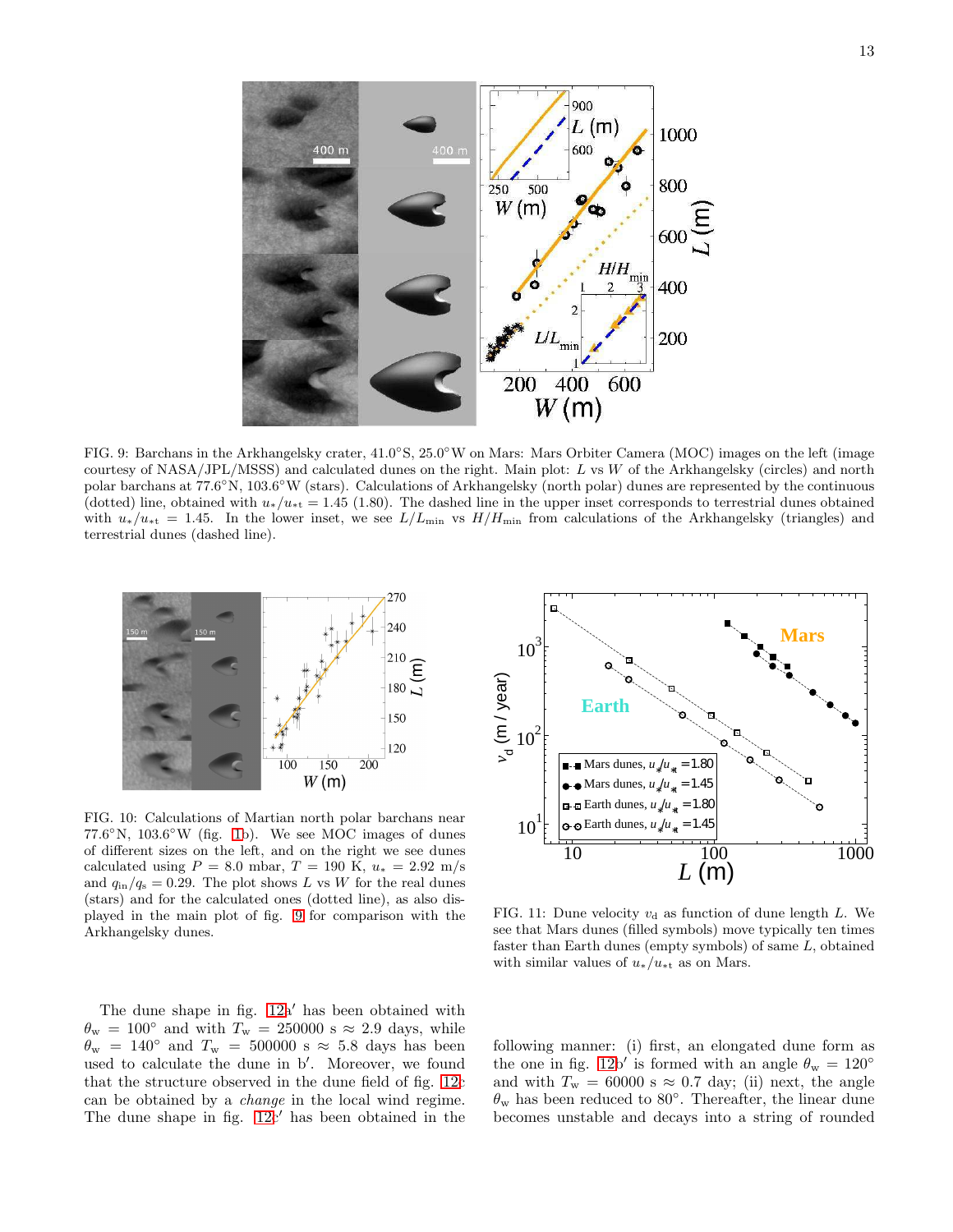culations must be interpreted as the representative value of shear velocity that is above the threshold for saltation and is responsible for the major changes of the surface [\[5\]](#page-14-4). Because Martian winds are most of the time below the threshold for saltation, we expect the timescale  $T_{\text{real}}$ of the changes in wind directions to be in reality much larger than the values of  $T_w$  (a few days) found in the calculations.

We define as  $f_w$  the fraction of time the wind strength is above the threshold for saltation. From the results of the calculations of barchans, this means that the Martian  $u_*$  is around 3.0 m/s a fraction  $f_{\rm w}$  of time. We interpret this value of shear velocity as the representative wind friction speed associated with the gusts of aeolian activity that occur during the strongest dust storms on Mars [\[4\]](#page-14-3). Further, the real timescale  $T_{\text{real}}$  of the changes in wind direction is defined through the relation  $f_{\rm w} = T_{\rm w}/T_{\rm real}$ .

Let us assume that winds above the threshold on Mars occur generally during  $\Delta t_{\text{saltation}} = 40$  s at intervals of  $\Delta T = 5$  years (2000 days or 1.728 · 10<sup>8</sup> s) [\[4,](#page-14-3) [6\]](#page-14-5), i.e.  $f_{\rm w} = \Delta t_{\rm salitation}/\Delta T \approx 2.31 \cdot 10^{-7}$ . A characteristic time  $T_{\rm w} \approx 1 - 5$  days means  $T_{\rm w} = 86, 400 - 432, 000$  seconds. Dividing  $T_w$  by  $\Delta t_{\text{saltation}} = 40 \text{ s, this characteristic time}$ corresponds to  $2,160 - 10,800$  gusts of saltation transport. The Martian real time Treal is

$$
T_{\text{real}} = \frac{T_{\text{w}}}{\Delta t_{\text{saltation}}} \times 5.0 \text{ years} \approx 10,800 - 54,000 \text{ years.}
$$
\n(35)

Therefore, the real time of oscillation of the wind direction on Mars found from our calculations is of the order of  $10<sup>4</sup>$  years, where it has been assumed that Martian saltation occurs as frequently as observed from the Mars Missions [\[4](#page-14-3), [5](#page-14-4), [6](#page-14-5)].

### <span id="page-13-0"></span>V. CONCLUSIONS

In the present work, we have applied a well established dune model, which successfully reproduces the shape of terrestrial dunes measured in the field, to study dune formation on Mars. In summary, we found that dunes observed in the images of Mars could have been formed by the action of sand-moving winds that occur occasionally under the present atmospheric conditions of the red planet. Below we give a list of the main conclusions:

- the quantities controlling Martian saltation, as the average grain velocity, mean saltation height and saturated flux may vary in a significant manner depending on the location on Mars. This is because local average values of Martian surface pressure and temperature may be very different depending on the geographical location;
- from the shape of barchan dunes on Mars, we found that the rate at which Martian grains enter saltation is 10 times higher than on Earth. The Martian higher entrainment rate, which is a result of the



<span id="page-13-1"></span>FIG. 12: MOC images on top (courtesy of NASA/JPL/MSSS) and calculations obtained with bimodal wind regimes on bottom. A sketch showing the definition of the angle  $\theta_{\rm w}$  of the wind direction (arrows) is shown in a′ . The wind changes its direction with frequency  $1/T_w$ . We chose  $T_w = 2.9$  days, 5.8 days and 0.7 day to obtain dunes in  $a'$ ,  $b'$  and  $c'$ , respectively. The dune in  $a'$ has been obtained with  $\theta_{\rm w} = 100^{\circ}$  and the dune in b' with  $\theta_{\rm w} = 140^{\circ}$ . In c', a linear dune obtained with  $\theta_{\rm w} = 120^{\circ}$ decays into barchans after the angle  $\theta_w$  is reduced to 80°. Dune in b′ elongates to the right with time, which is not observed for the dune in a′ . Dune in c′ decays further until only a string of rounded barchans remains.

| Field | location                            | $\rho_{\text{fluid}}$ (kg/m <sup>3</sup> ) $u_{*t}$ (m/s) |      |
|-------|-------------------------------------|-----------------------------------------------------------|------|
|       | fig. $12a$ 48.6°S, $25.5^{\circ}$ W | 0.017                                                     | 1.89 |
|       | fig. $12b$ 49.6°S, $352.9$ °W       | 0.014                                                     | 2.06 |
|       | fig. $12c$ 76.4°N, $272.9°W$        | 0.03                                                      | 1.35 |

<span id="page-13-2"></span>TABLE IV: For each dune field in fig. [12,](#page-13-1) the fluid density  $\rho_{\text{fluid}}$  and the threshold  $u_{\ast t}$  are calculated from the local pressure and temperature which are taken from the MGS Radio Science data (MGSRS 2006). In spite of the broad range of  $u_{\ast t}$ , all dune forms in fig. [12](#page-13-1) have been obtained with one single value of  $u_* = 3.0$  m/s.

barchans as seen in fig. [12c](#page-13-1).

It is interesting to notice that our calculations provide a different explanation for the formation of the Martian dune field in fig. [1e](#page-1-0) than that proposed by Bourke [\[51\]](#page-15-41). We found that the field in fig. [1e](#page-1-0) consists of linear dunes which are decaying into barchans, while Bourke [\[51\]](#page-15-41) suggested an alternative view: the small barchans would merge to form the linear dunes.

The results of fig. [12](#page-13-1) provide evidence for bimodal wind regimes on Mars. We find that a variety of Martian dune forms which appear in craters and which develop on bedrock have been formed by a wind whose direction alternates between two main orientations. We conclude that if more sand were available in those places, longitudinal dunes would in fact appear as observed in terrestrial sand seas. The study of the shape of linear dunes is the subject of a future publication [\[52\]](#page-15-42).

Again, the wind strength  $u_* = 3.0$  m/s used in the cal-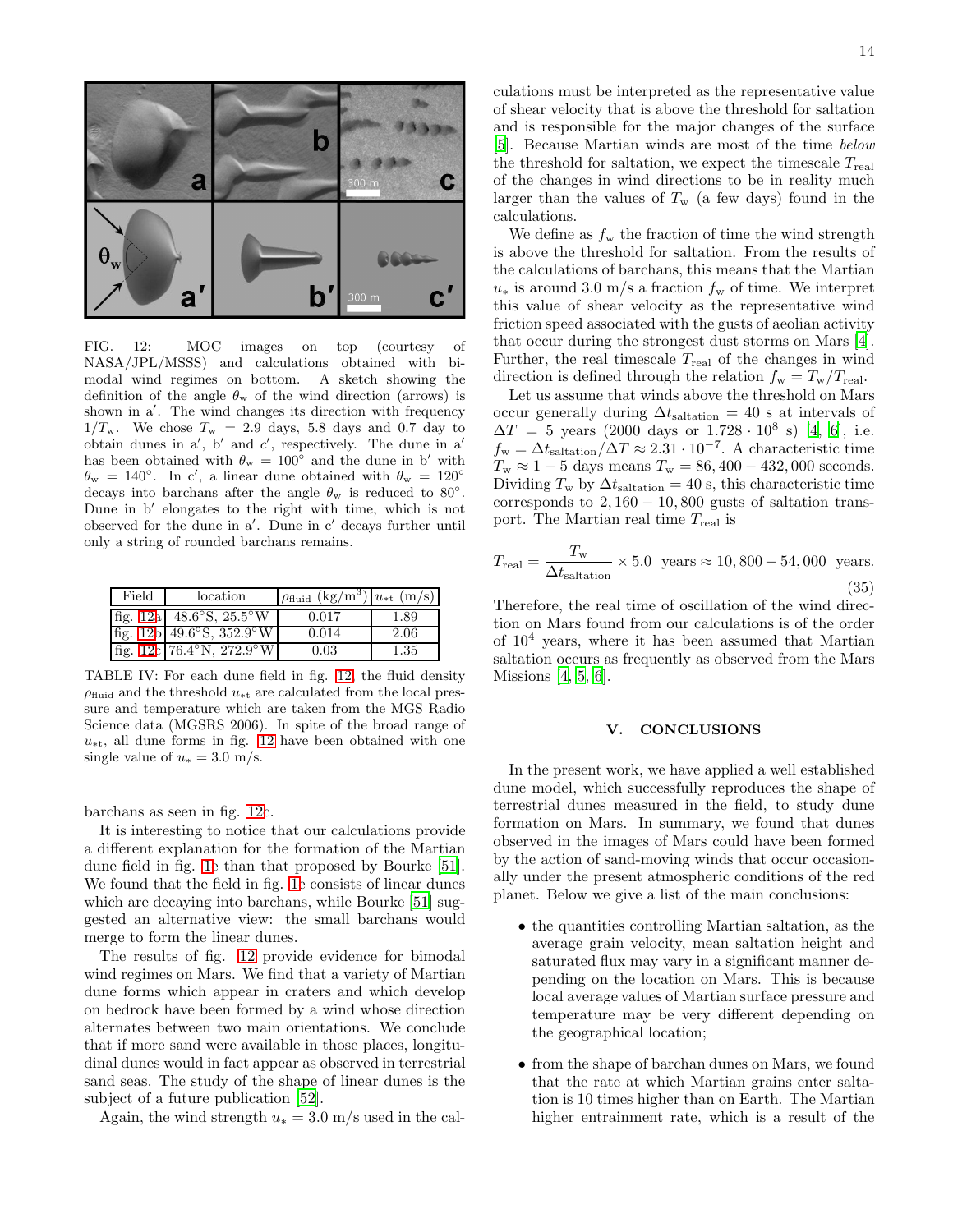larger splash events on Mars, shortens the length of flux saturation and reduces the scale of dunes that is obtained if only the Martian larger saltation length is considered [\[48](#page-15-39), [53\]](#page-15-43);

- all dune shapes studied in this work could be reproduced with values of shear velocity that do not exceed  $u_* = 3.0 \pm 0.1$  m/s, independently of the location on Mars. We interpret this value as the representative friction speed of sand-moving winds that occur during the strongest dust storms on Mars;
- for the same value of relative wind velocity  $u_*/u_{**}$ , barchans would move ten times faster on Mars than on Earth. However, the migration velocity of Martian barchans is negligible because saltation transport in fact occurs only seldom on the present Mars;
- we found Martian dune shapes that have been formed by bimodal wind regimes. The timescale of changes in wind direction obtained in calculations is of the order of a few days. Taking into account that winds transport sand on Mars during some tens of seconds in intervals of a few years [\[6\]](#page-14-5), this timescale is in reality of the order of 10, 000−50, 000 terrestrial years.

It is interesting to notice that a significant change in wind direction (by 90◦ or more) is expected to occur after each extreme of the orbital cycle of Mars, which is determined by the combined effect of the precession of its axis and the arrival at perihelion [\[50](#page-15-40), [54](#page-15-44), [55](#page-15-45), [56,](#page-15-46) [57,](#page-15-47) [58\]](#page-15-48). Because of precession of the Martian axis, each pole of Mars appears tilted to the sun in a cycle of 51, 000 years. Now the latitude which "looks" toward the sun at perihelion is 15◦S, but this "subsolar latitude at perihelion" (SLP) migrates  $\pm 25^{\circ}$  about the Equator over a 51kYr time span [\[54\]](#page-15-44). This orbital cycle is the most important one for the climate of Mars, the hemisphere of the SLP having short, hot summers, and being the one of the major dust storms activity. In 25, 500 years, it is the northern hemisphere that will be tilted to the sun. "The large amounts of fine dust currently deposited in the northern hemisphere in regions such as Tharsis, Arabia, and Elysium will be redistributed to the southern hemisphere" [\[59\]](#page-15-49). This half cycle of 25, 500 years is in fact well within the range of characteristic time  $10,800 < T_{\text{real}} < 54,000$  years of bimodal winds found from our calculations of sand dunes

- <span id="page-14-0"></span>[1] C. S. Breed, M. J. Grolier, and J. F. McCauley, Journal of Geophysical Research 84, 8183 (1979).
- <span id="page-14-1"></span>[2] R. Greeley, R. Leach, B. White, J. D. Iversen, and J. Pollack, Geophysical Research Letters 7, 121 (1980).
- <span id="page-14-2"></span>[3] J. D. Iversen and B. R. White, Sedimentology 29, 111 (1982).
- <span id="page-14-3"></span>[4] H. J. Moore, Journal of Geophysical Research 90, 163 (1985).

on Mars.

In comparison, the timescale  $T_{\text{real}}$  of changes in directions of bimodal winds in terrestrial dune fields is of the order of a few weeks or months. On Earth, linear dunes appear due to wind changes that occur *seasonally* [\[60,](#page-15-50) [61\]](#page-15-51), since the fraction of time  $f_w$  the wind friction speed  $u_*$  is above the threshold  $u_{**}$  is much larger than on Mars [\[34,](#page-15-24) [62](#page-15-52)]. In this manner, we do not expect the wind changes due to precession of the Earth's axis to play a major role for the shape of terrestrial bimodal sand dunes. On the other hand, Martian winds that are not associated with the intense dust storms mentioned in the last paragraph are too weak to move sand. Indeed, such weak winds are responsible for the appearance of dust devils that leave ephemeral marks on the surface of Martian dunes [\[31\]](#page-15-21), which appear unmobile.

The shape of Martian dunes could be only achieved with real wind and atmospheric conditions of the present Mars because the entrainment rate of grains into saltation, which we found to be 10 times higher on Mars than on Earth, was incorporated in the model equations. In fact, it is well known from experiments that the splash events on Mars are much larger than on Earth due to the higher velocity of Martian grains [\[10\]](#page-15-0). What we have found in the calculations is the implication of the larger amount of splashed grains on Mars for the flux saturation and formation of dunes. It would be interesting to make a full microscopic simulation for the saltation mechanism of Mars similar to the one that was recently performed by Almeida et al. [\[63](#page-15-53)] to confirm our findings microscopically.

### Acknowledgments

We acknowledge Orencio Duran for the numerous discussions and for his contribution at the initial stage of this work. Volker Schatz, Haim Tsoar and Kenneth Edgett are also acknowledged for discussions. We thank Günter Wunner, Harald Giessen, Jason Gallas and Adriano Sousa for the suggestions and many valuable comments. This research was supported in part by a Volkswagenstiftung and The Max-Planck Prize. E. J. R. Parteli acknowledges support from CAPES - Brasília/Brazil.

- <span id="page-14-4"></span>[5] R. Sullivan, et al., Nature **436**, 58 (2005).
- <span id="page-14-5"></span>[6] R. E. Arvidson, E. A. Guinness, H. J. Moore, J. Tillmann, and S. D. Wall, Science 222, 463 (1983).
- <span id="page-14-6"></span>[7] R. A. Bagnold, The physics of blown sand and desert dunes (Methuen, London, 1941).
- <span id="page-14-7"></span>[8] B. R. White, R. Greeley, J. D. Iversen, and J. B. Pollack, Journal of Geophysical Research 81, 5643 (1976).
- <span id="page-14-8"></span>[9] B. R. White, Journal of Geophysical Research 84, 4643